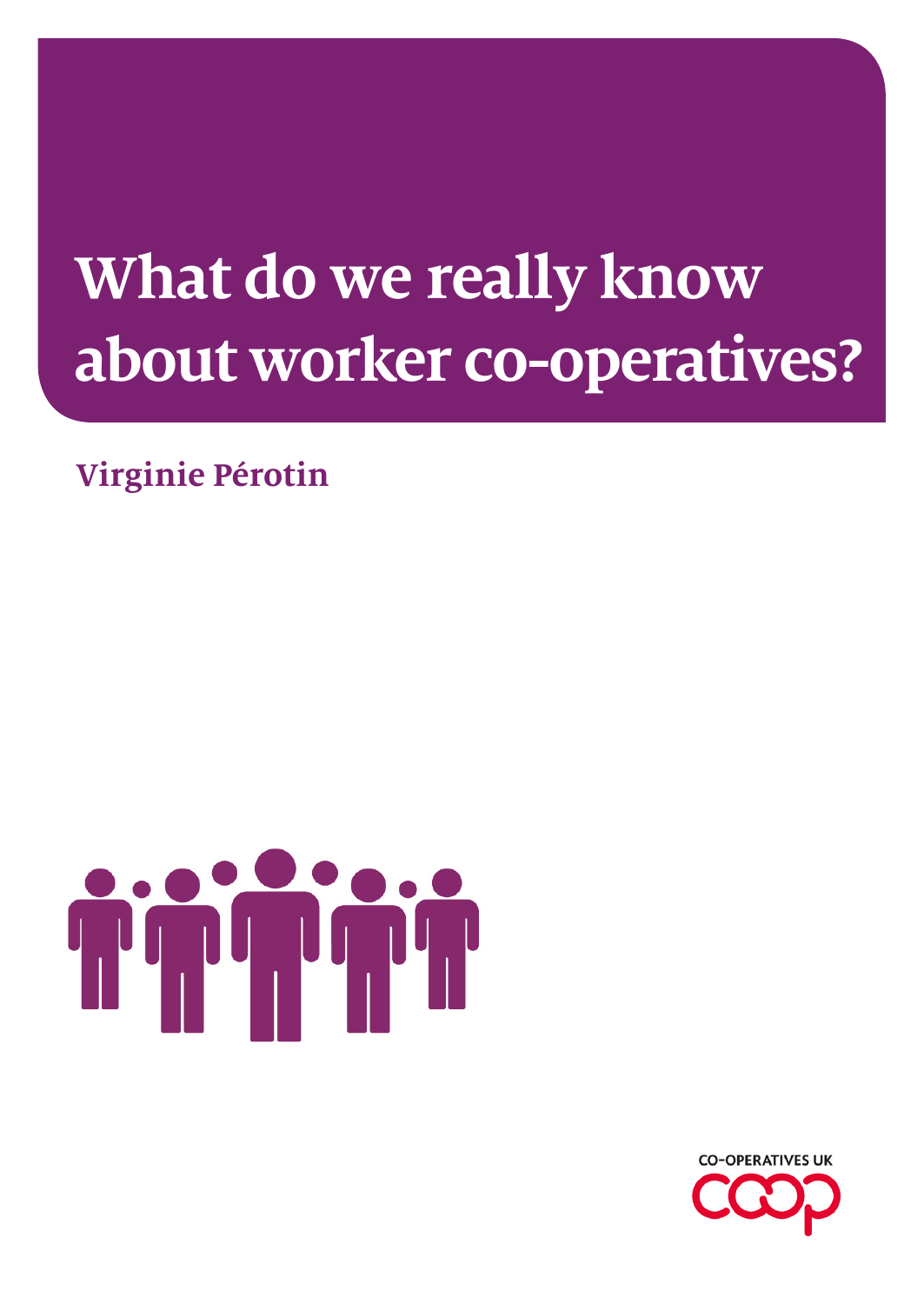Virginie Pérotin is Professor of Economics at Leeds University Business School and specialises in the effects of firm ownership and governance on performance, worker co-operatives, employee ownership and profit sharing. Previous academic and research roles include positions at the International Labour Office, the London School of Economics and the Centre d'Etude des Revenus et des Coûts (CERC) in the French Prime Minister's Office in Paris. Professor Pérotin has also acted as a consultant to the European Commission, World Bank and OECD on issues of profit-sharing, employee ownership and employee involvement schemes.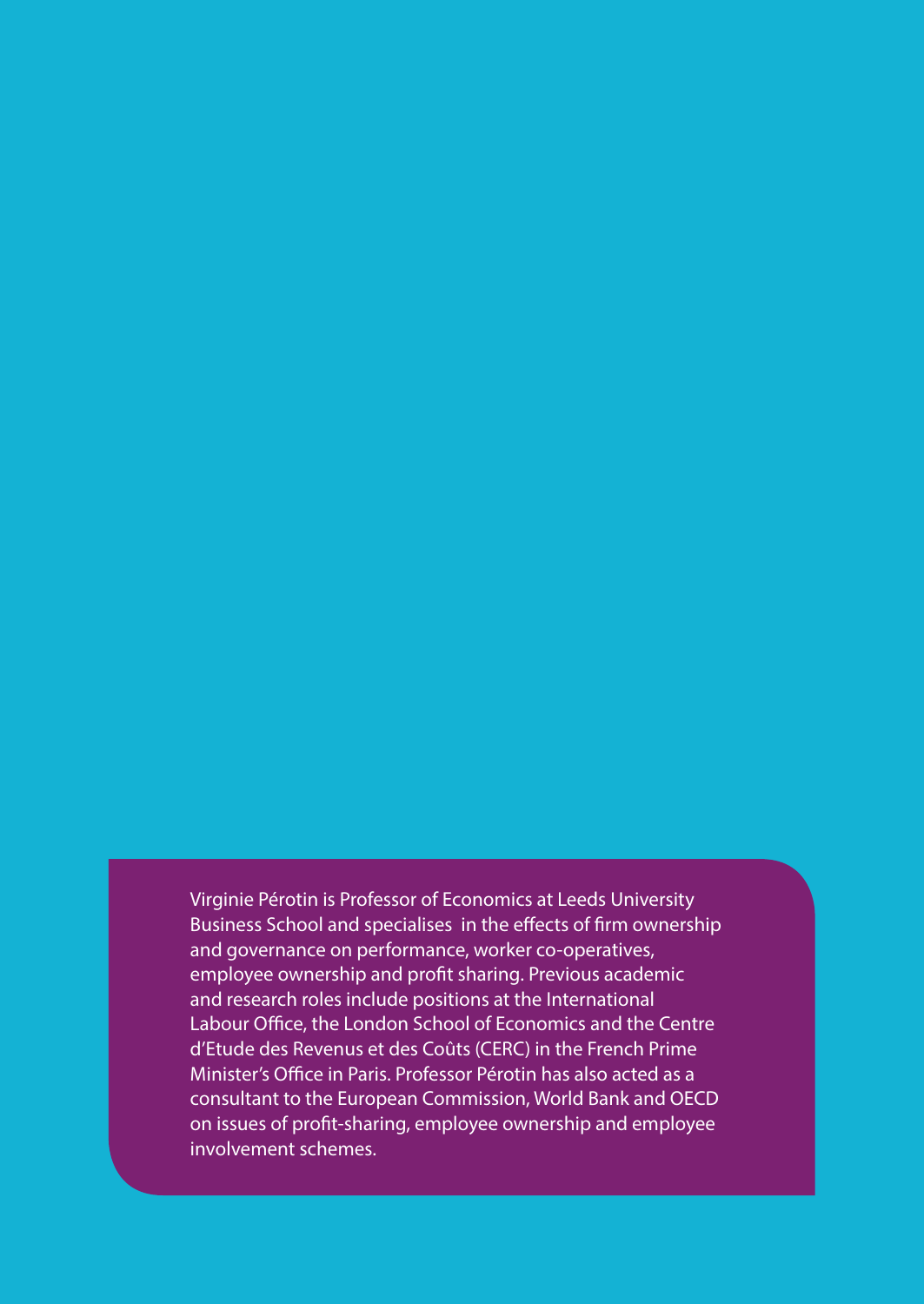### **Executive summary**

The idea that employees can run their own firms might sound unrealistic to some. This study looks at international data on worker-owned and run businesses in Europe, the US and Latin America and compares them with conventional businesses. It also reviews international statistical studies on the firms' productivity, survival, investment and responsiveness.

It finds that worker co-operatives represent a serious business alternative and bring significant benefits to their employees and to the economy. There are thousands of worker-run businesses in Europe, employing several hundred thousand people in a broad range of industries, from traditional manufacturing to the creative and high-tech industries.

Because worker co-operatives are owned and run by them, employees in worker-owned co-operatives have far more say in the business, from day-to-day concerns through to major strategic issues.

The largest study comparing the productivity of worker co-operatives with that of conventional businesses finds that in several industries, conventional companies would produce more with their current levels of employment and capital if they behaved like employee-owned firms.

When market conditions change worker cooperatives review wages first and keep employment more stable. In a downturn worker co-operatives drop wages rather than reducing their workforce. When business picks up they are ready to respond and can make up for lost pay because employees enjoy a share of profit.

The main findings from the analysis and review are:

- Worker co-operatives are larger than conventional businesses and not necessarily less capital intensive
- Worker co-operatives survive at least as long as other businesses and have more stable employment
- Worker cooperatives are more productive than conventional businesses, with staff working "better and smarter" and production organised more efficiently
- Worker co-operatives retain a larger share of their profits than other business models
- Executive and non-executive pay differentials are much narrower in worker co-operatives than other firms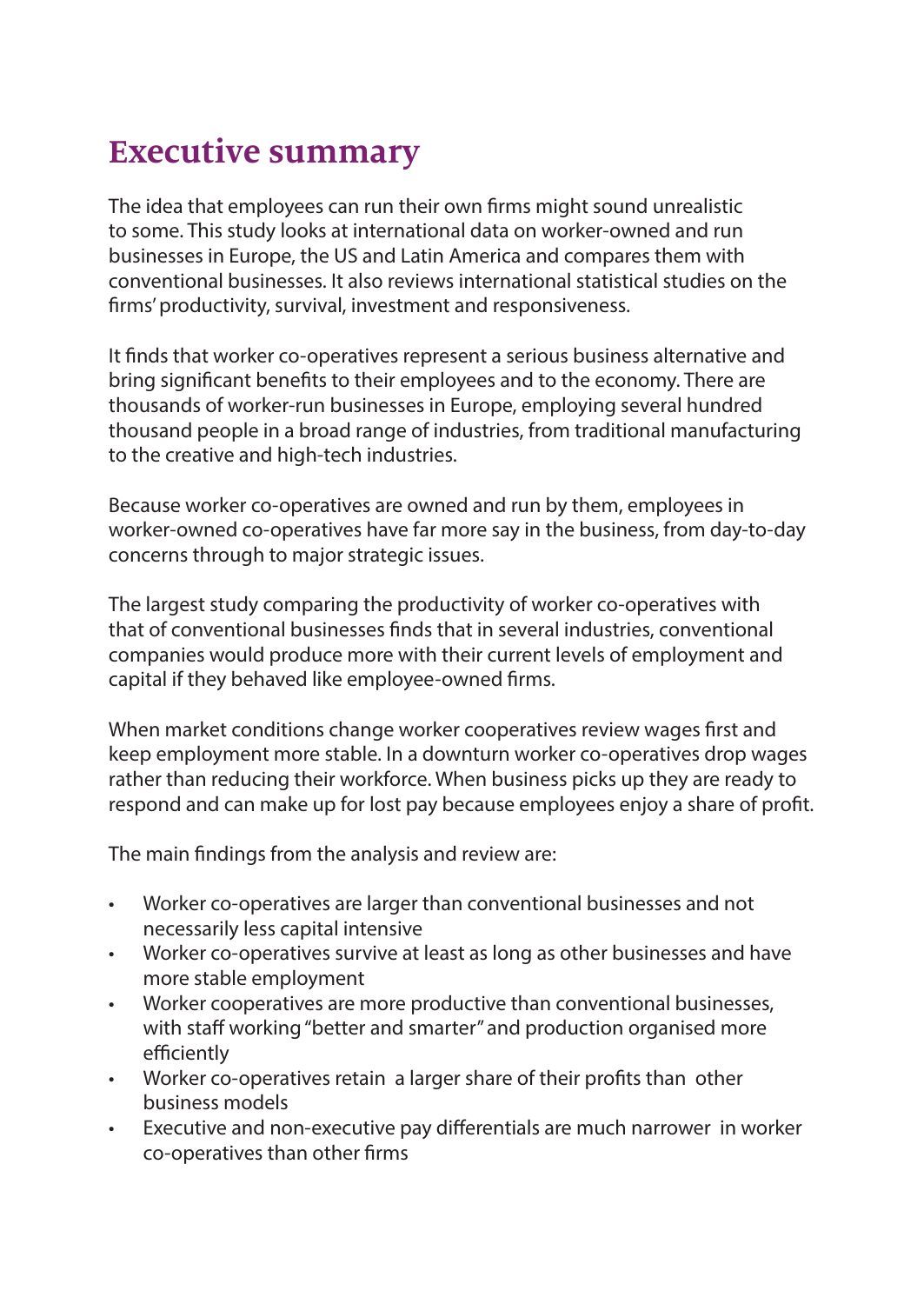### **Introduction**

The idea that employees can run firms sounds unrealistic to many people. Even if they accept that businesses owned and managed by their employees exist, most people still think of those enterprises as unlikely businesses.

Worker co-operatives have traditionally been viewed as small, specialised and undercapitalised organisations. It is commonly thought they thrive in unusual conditions and cannot possibly constitute a serious alternative to conventional firms. This view has long been shared by many economists studying labour-managed firms on the basis of economic theory and relatively limited empirical observation.

In the last two decades data on large, representative samples or whole populations of worker co-operatives and conventional firms have become increasingly available. As a result, a growing number of international economic studies present comparative analyses of the two types of firms with extensive information on the firms' characteristics and behaviour.

In this paper, information provided in these studies and other aggregate data is used to examine whether received ideas about worker co-operatives seem verified. International findings about pay and employment behaviour, productivity, investment and firm survival among conventional businesses and worker co-operatives are also reviewed. It is argued that together, these different types of evidence suggest that common ideas about worker co-operatives should urgently be revised.

For the purposes of this paper, a worker co-operative is defined as a firm that has the following characteristics<sup>1</sup>: all or most of the capital is owned by employees (members) whether individually and/or collectively (capital ownership arrangements vary); all categories of employees can become members<sup>2</sup>; most employees are members; in accordance with international co-operative principles, members each have one vote, regardless of the amount of capital they have invested in the business; and members vote on strategic issues in annual general meetings and elect the chief executive officer.

<sup>1</sup> In this paper I use interchangeably the terms "worker co-operative", "labour-managed firm" and "employee-owned firm" unless otherwise specified in the text.

<sup>2</sup> By this definition, a law practice for example is not a worker co-operative even if all the lawyers are partners, unless the other staff categories, such as secretaries, cleaners, etc can also be members. This is an important difference with the view proposed by Hansmann (1990).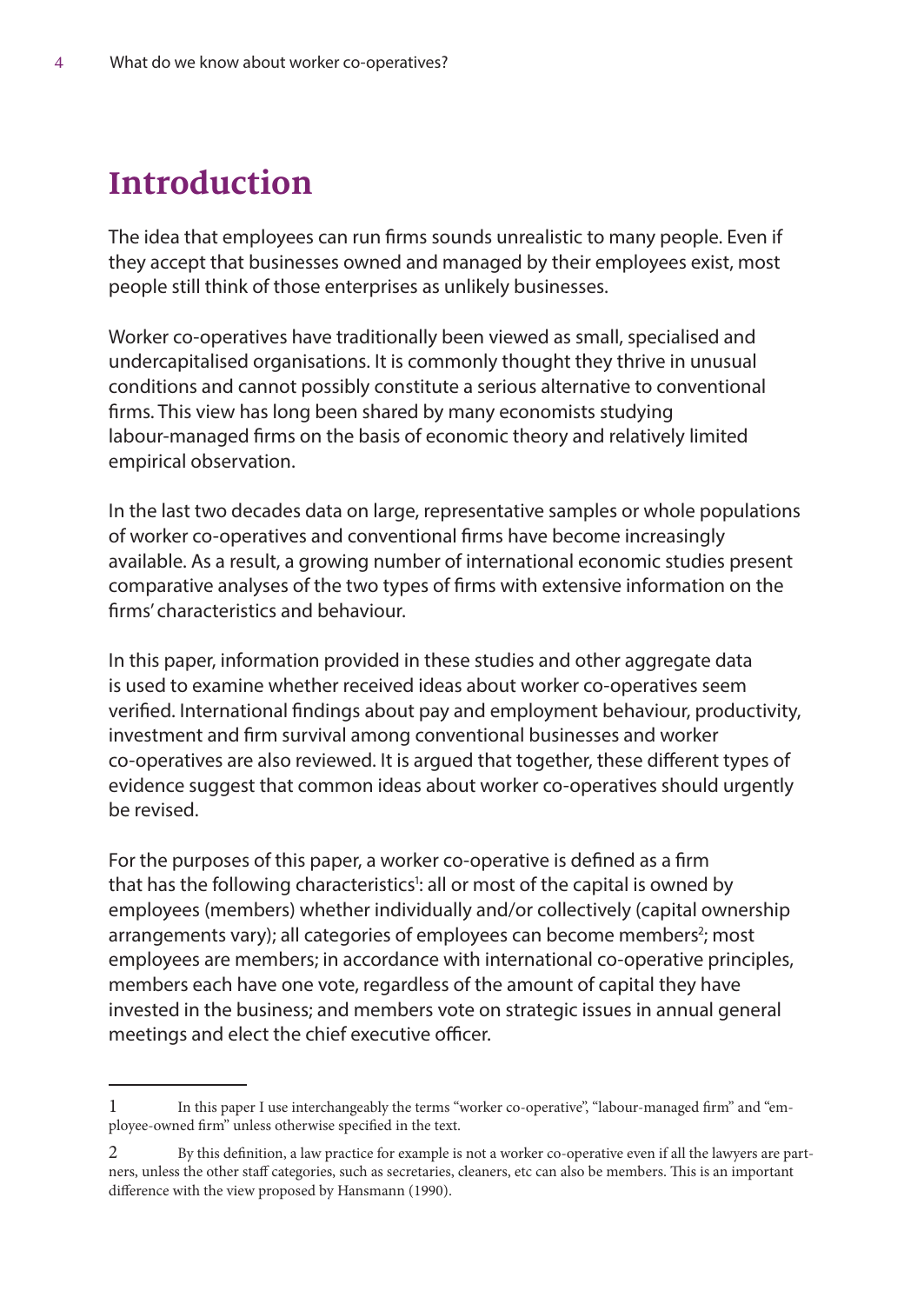Beyond this basic participation in the affairs of the firm, the level of democracy in the day-to-day activities of the firm varies from one co-operative to another. For example, very large co-operatives tend to have less direct and more representative democracy (as large countries do). The worker co-operatives looked at in this paper normally are for profit, though profit aims may be mitigated to various degrees by other aspects of members' interests including for example employment, social or ethical considerations and goals, etc.

Worker co-operatives represent a very small proportion of all firms in most countries. However, they are more numerous than is usually thought. At least 25,000 can be found in Italy, about 17,000 (employing some 210,000 people) in Spain, 2,600 (employing 51,000 people) in France and about 500 to 600 in the UK<sup>3</sup>.

In the following section, descriptive statistics about the size of worker co-operatives and their industry distribution in comparison with those of other businesses are presented. International evidence about compared firm creation and survival patterns, capital intensity and investment is summarised in the next section. And findings on the compared productivity, employment and pay adjustments of labourmanaged and other firms are briefly reviewed in the penultimate section.

<sup>3</sup> The estimate for Italy was communicated to the author by Alberto Zevi in 2012. The estimate for Spain includes the *cooperativas de trabajo asociado* (16,664 is given for 2012 by the Confederation of Spanish worker co-operatives in COCETA (n.d.) but not *sociedades laborales*, in which employees own at least 51.01% of the capital but voting is proportional to capital. In 2013 there were 11,322 *sociedades laborales* (Ministerio de Empleo y Seguridad Social 2014). The French figure is for 2013 and includes 2,040 *sociétés coopératives et participatives* or SCOPs and 212 *sociétés coopératives d'intérêt collectif*, or SCICs (CG Scop 2014). The UK estimate includes firms that identify themselves as workers' co-operatives and other employee-owned firms that meet the definition provided in this paper.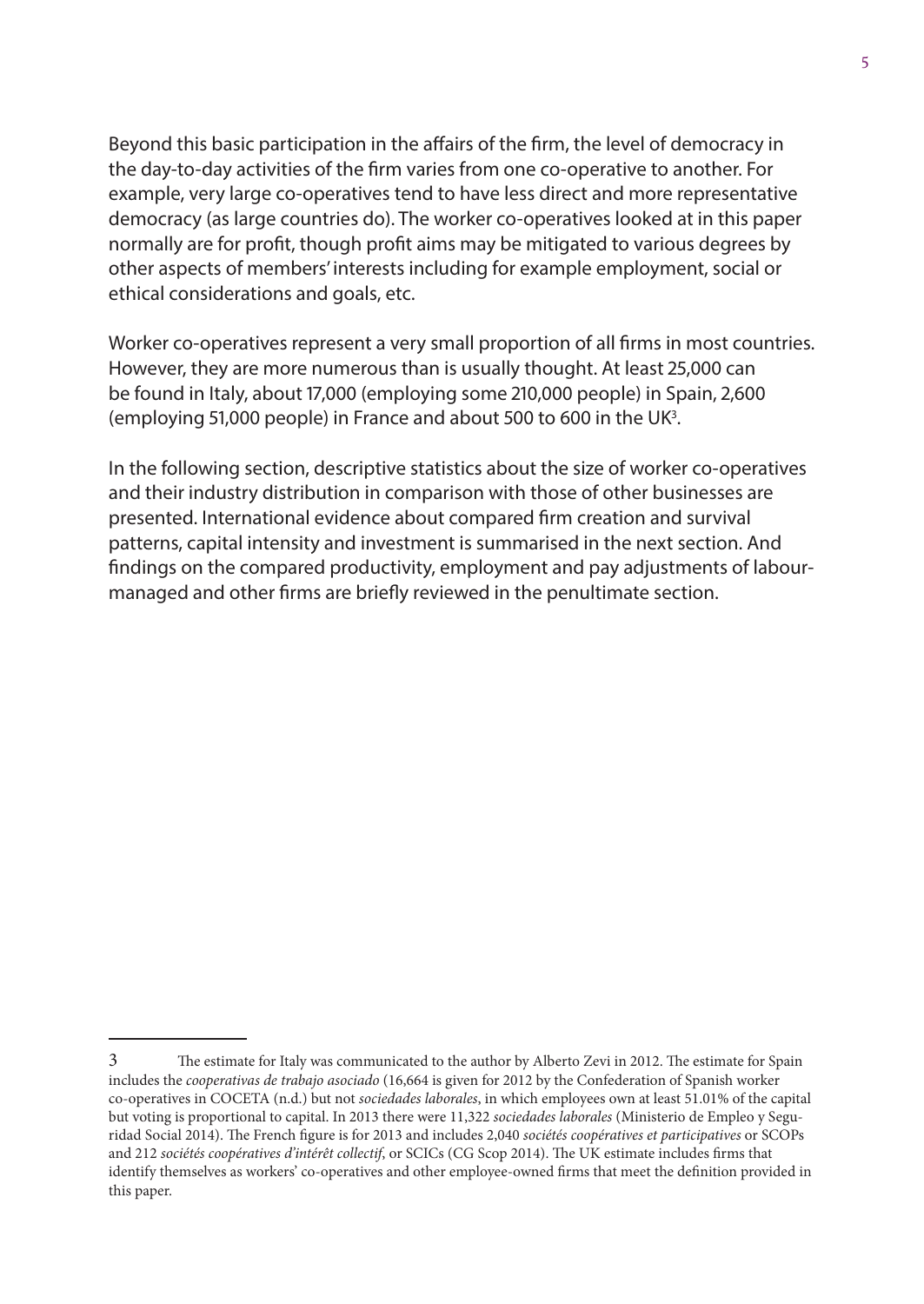### **New descriptive evidence on the characteristics of worker co-operatives**

#### **Are worker co-operatives smaller than other firms?**

Perhaps the most common received idea about worker co-operatives is that they must be small. It is often thought worker co-operatives must be financially constrained, and a small size is sometimes regarded as a condition for workplace democracy to function. Standard economic theory also predicts that labourmanaged firms that pursue maximum profit per member will be smaller than conventional firms in the short run (though not in the long run). In this view, labour-managed firms do not have the same incentives to grow indefinitely as conventional firms, as maximum profit per member may be independent of scale (Vanek 1970, Schweickart 1996).

People will also commonly remark that very large worker co-operatives are extremely rare. The worker co-operative group the Mondragon Corporation in Spain does employ some 80,000 people around the world<sup>4</sup>, and the employee-owned John Lewis Partnership in the UK (which operates slightly differently) counts more than 93,000 partner-employees, but these two cases may just be exceptions $^5$ .

What is not widely understood is that most firms actually are very small. Among the firms that have at least one employee, around 90 per cent have less than 20 employees in the UK (93.7 per cent) the US (89.6 per cent) and France (90.4 per cent) and less than 10 employees in Spain<sup>6</sup>. Large firms are very rare. Only 0.3 per cent of the firms that have employees have 500 employees or more in the UK and the US, 0.2 per cent in France and 0.1 per cent in Spain.

Where we have data for workers' co-operatives we observe that the co-ops are actually larger than other firms. Pencavel et al (2006) use data covering 2,000 worker co-operatives and 150,000 other firms in Italy, observed over 13 years. They find

<sup>4</sup> Only 40.3% of Mondragon's employees are members, though the percentage is considerably higher in the birthplace of the group in the Spanish Basque country (Mondragon's rapid growth in the last two decades has resulted in a current structure that includes 289 non-co-operative subsidiaries and 110 co-operatives; the group has engaged in a "cooperativization" process for some of the non-co-operative parts of the group (see Mondragon Corporation 2015).

<sup>5</sup> The John Lewis Partnership has more than 93,000 permanent employees or "partners" but has a unique constitution organising the sharing of power between senior management and the other employees (see John Lewis Partnership, 2015).

<sup>6</sup> Unless otherwise specified, aggregate figures in this section come from the author's computations from data provided respectively for the UK by the ONS (2015) concerning 2014 and for large firms by BIS (2012) concerning 2012; for the US by the US Census Bureau (2015) for 2012; for France by Insee (2015) for 2013 except for the share of firms with less than 20 employees, which concerns 2007; and for Spain by INE (2015) for 2014.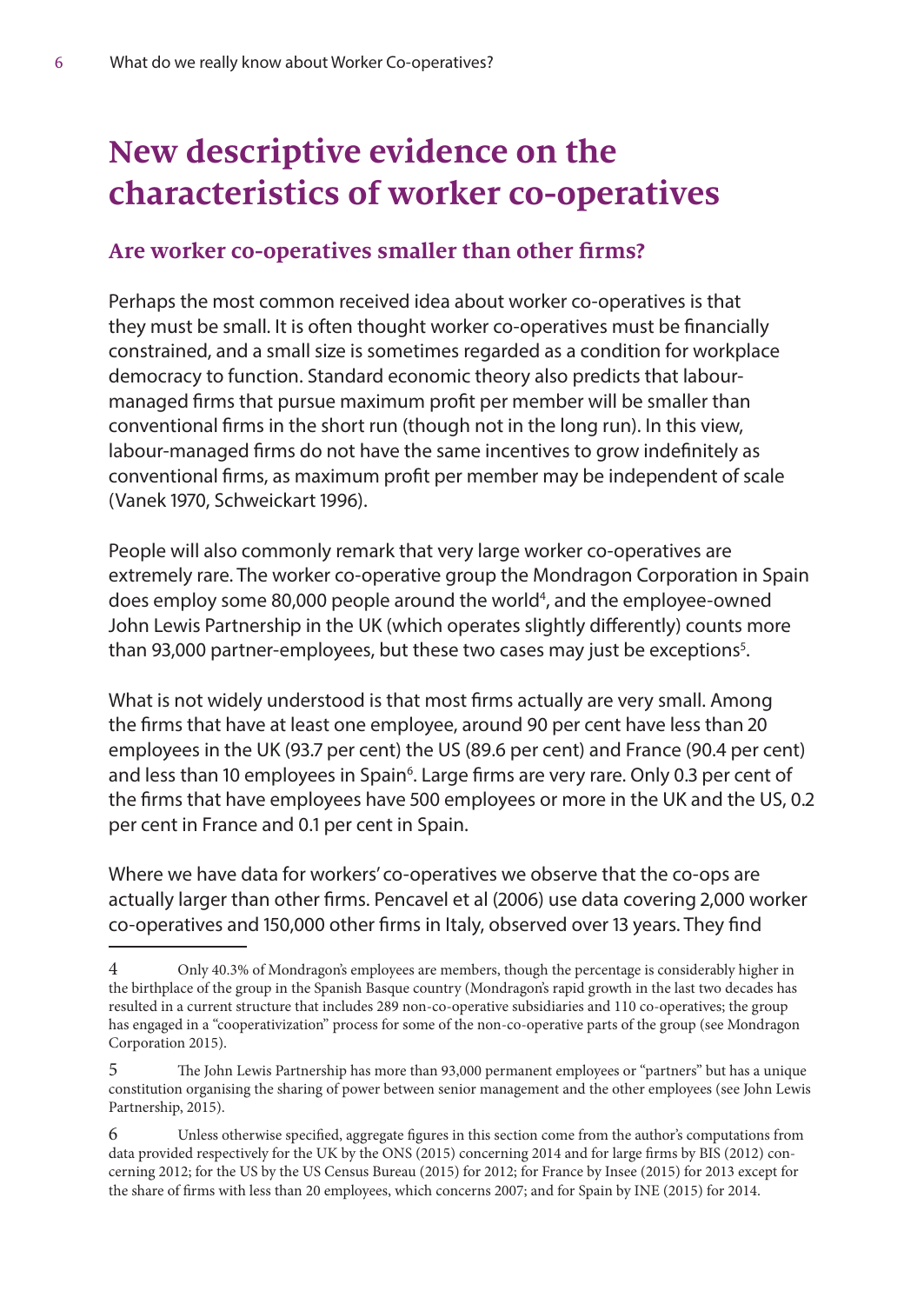that both the average and the median numbers of employees are larger for the co-operatives than for the other firms (for example, in 1994, the last year for their sample, average employment was 284 in the co-operatives and 228 in the other firms, and median employment 153 and 72 respectively in the two groups of firms).

Similarly, the data presented by Craig and Pencavel (1992) on the plywood industry in the US Pacific Northwest indicates that worker co-operatives are larger than the other firms. On average over all years in their sample, firms employed 233 people in the industry, but among these the co-ops employed 257 on average. In Spain, firms with employees had 9.2 on average in 2014, but worker co-operatives were reported to have 12.6 employees on average<sup>7</sup>.

For France and Uruguay, we can compare the size distributions of worker co-operatives and firms generally. Data on all firms in Uruguay provided in Burdín and Dean (2009) is used, together with data available from the French statistical office Insee on firms with at least one employee and from the French worker co-operative federation CG Scop. This information is presented in Figure One (France in 2007) and Figure Two (Uruguay in 2005). In both cases, it is clear that a lower share of worker co-operatives are micro-firms than of other firms. The co-operatives are more often found in the larger size groups.



#### **Figure One**

<sup>7</sup> The averages are for firms registered with the Seguridad Social system (Ministerio de Empleo y Seguridad Social 2014). Only about half of worker cooperatives belong to this system, with the others operating under a different regime (autónomos). However, the figure for total employment in worker cooperatives given by COCETA ( n. d.) seems to use the average size for Seguridad Social worker cooperatives.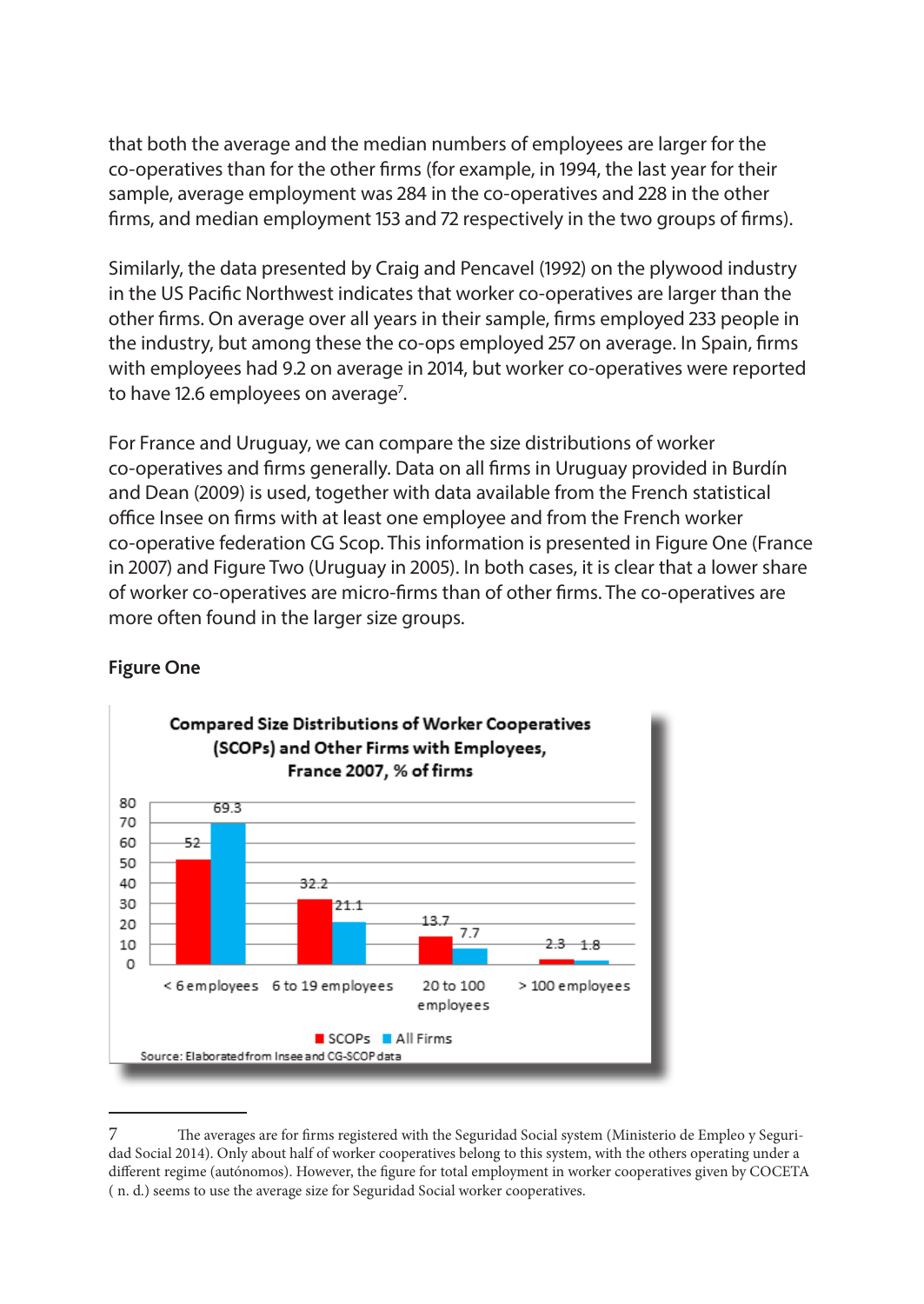

#### **Figure Two**

A more detailed breakdown of the population of French firms by size group, available for 2006, shows the difference persists if we select a higher cut-off point for firm size. Among French firms with at least one employee, 0.04 per cent had 2000 employees or more that year. This proportion was 0.05 per cent among French worker co-operatives (see Figure Three). Given the small number of worker co-operatives, such a percentage represents a very small number of firms, which is why it is very rare to see a large worker co-operative.

For the same reason, the percentage of large worker co-operatives may vary more than that of large firms generally from year to year, and if we had data for other years we may well find that the percentage of large firms was sometimes higher among conventional firms. However, worker co-operatives clearly seem to be larger than conventional firms overall, principally because there are proportionally fewer microfirms among the co-operatives.

The most recent information for France (for 2013, shown in Table One) shows that the pattern remains the same, with a considerably larger proportion of worker co-operatives than of firms in general in the larger size groups. The percentage of worker co-operatives with 250 employees or more is more than twice that of other firms with 250 employees or more.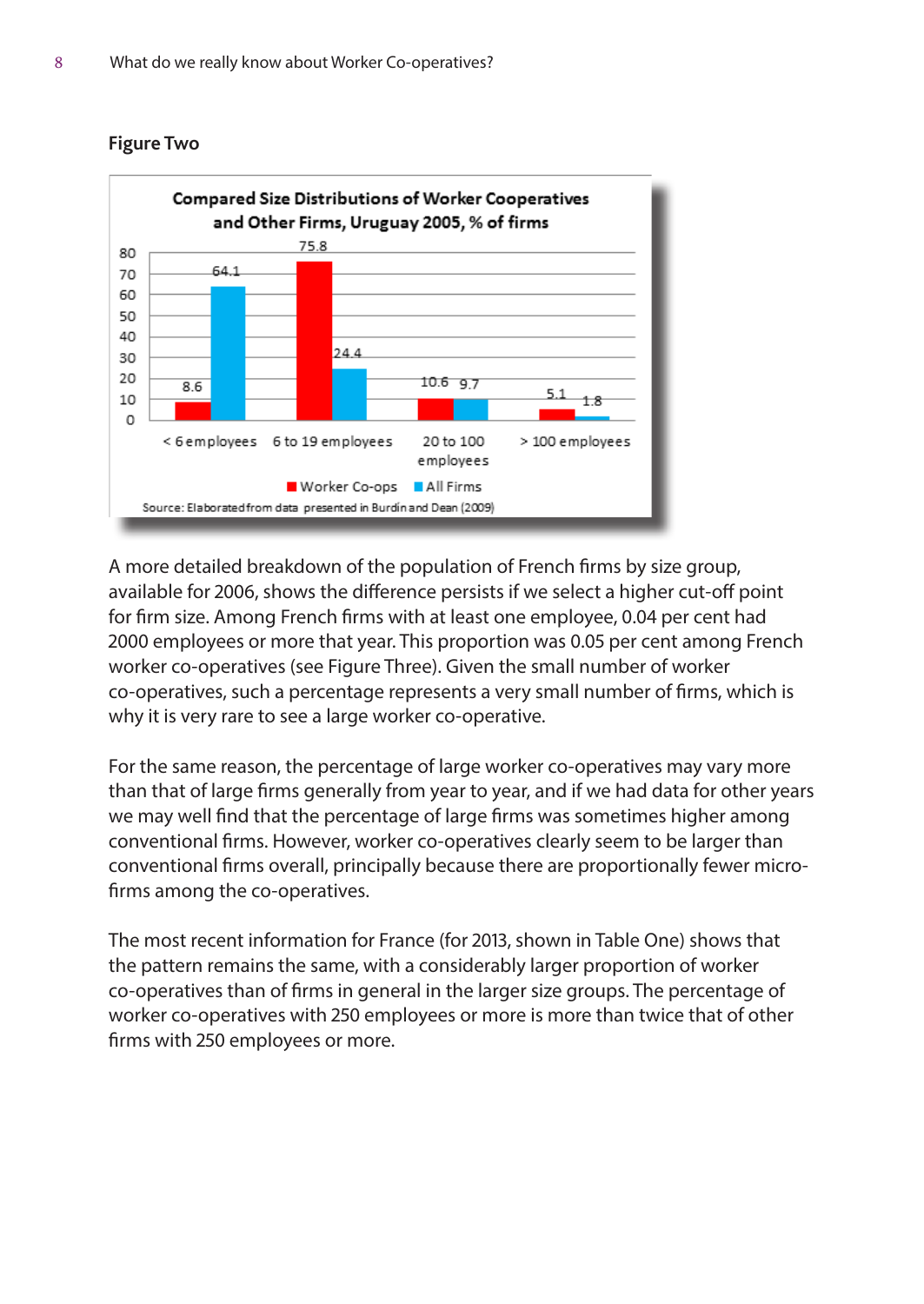#### **Figure Three**



#### **Table One: Compared size distributions of worker co-operatives (SCOPs) and other firms with employees, France 2013 (%)**

|                                    | 1-9 employees | $10 - 49$<br>employees | 50-249<br>employees | 250 employees<br>or more |
|------------------------------------|---------------|------------------------|---------------------|--------------------------|
| <b>SCOPS</b>                       | 64.1          | 27.6                   |                     |                          |
| <b>All firms with</b><br>employees | 82.9          | 14.2                   | 2.4                 | 0.5                      |

Source: Author's computations from Insee and CG Scop data

Worker co-operatives could be larger because they are created larger, or because they grow faster and/or survive longer than conventional firms. Arando et al (2009) present data from the Basque Country (Spain) that suggest that worker cooperatives are created larger than other firms (see Figure Four). In Spain as a whole, worker co-operatives were created with four members on average in 2013, which is likely to be substantially higher than the average new firm's employment (56.7 per cent of all firms with employees had one or two employees in Spain in that year<sup>8</sup> and many firms are created with only one employee).

<sup>8</sup> Figures computed from data provided by INE (2015) and Ministerio de Empleo y Seguridad Social (2014). Data from the same source indicate that the initial average number of members for newly created *sociedades laborales* is identical to that of worker cooperatives. However, the average size of all *sociedades laborales* (six people) is smaller than that of worker cooperatives, perhaps because the cooperatives are older on average—the sociedad laboral is a recent business form, which only took off in the late 1990s.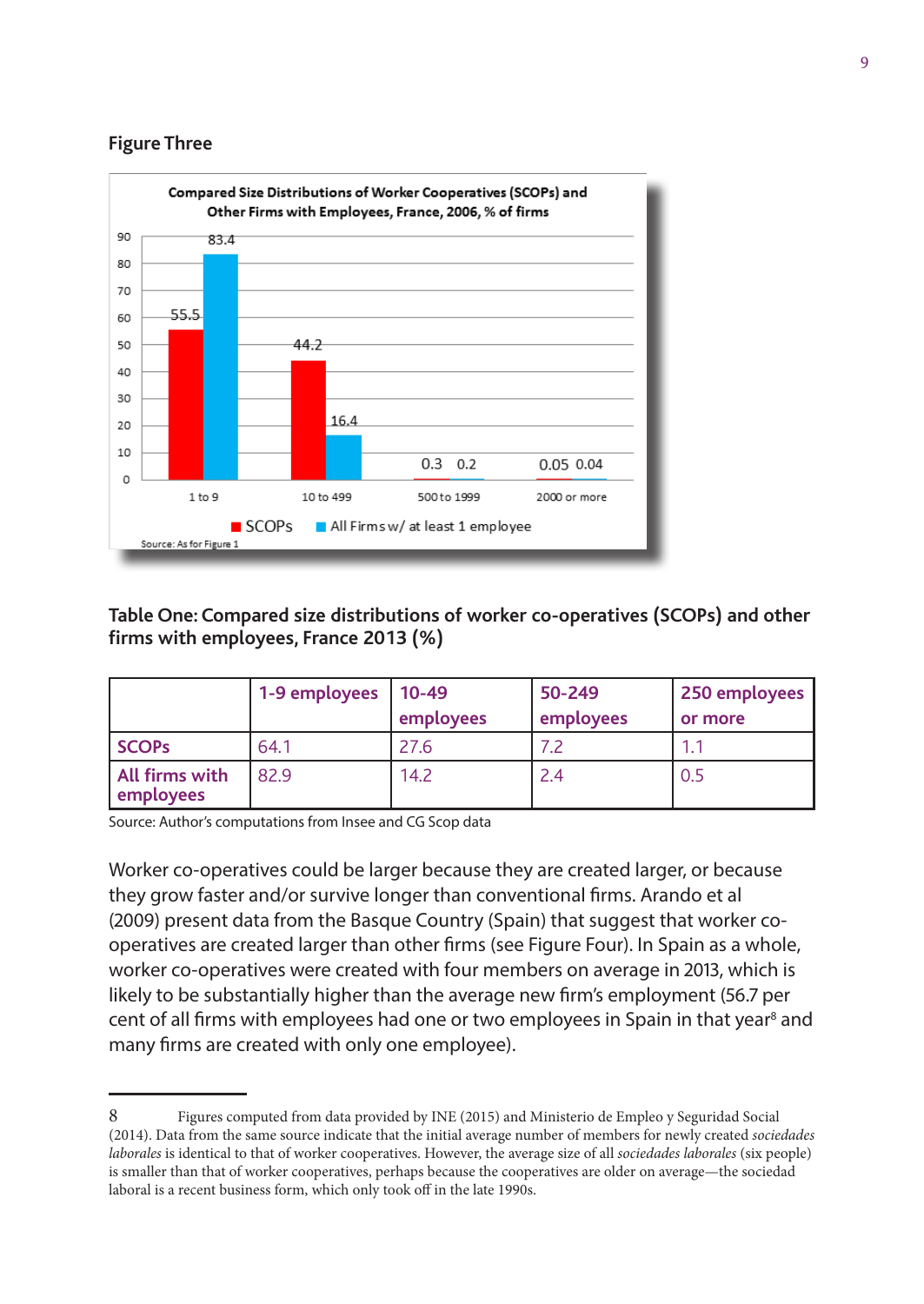The reason for the difference in creation size is unlikely to be that co-operatives are more often set up by employees taking over the firm they work for. This origin seems less common among worker co-operatives than among other firms. In many countries the law specifies, or specified until recently, a minimum number of members for creating a worker co-op. This, and the fact that a co-operative is a collective enterprise, may explain the difference in initial size with conventional firms.



#### **Figure Four**

#### **Are worker co-operatives found in different industries from other firms?**

Another commonly held idea is that worker co-operatives are only suited to particular industries (for example, industries with low capital intensity or low capital requirements). It is often thought that labour-managed firms will not thrive in other industries because, for example, worker co-operatives may have limited access to capital. It is also possible that employee control is better suited to industries in which skills are most important to firm performance (yet at the same time, many people seem to think few co-operatives will be found in high-tech industries, where skills are often essential).

In practice, worker co-operatives can be found in most industries. Figure Five shows the compared distributions of conventional firms and worker co-operatives by broad sector using data presented by Burdín and Dean (2009) for Uruguay in 2005. The distributions are clearly different, with proportionately more co-ops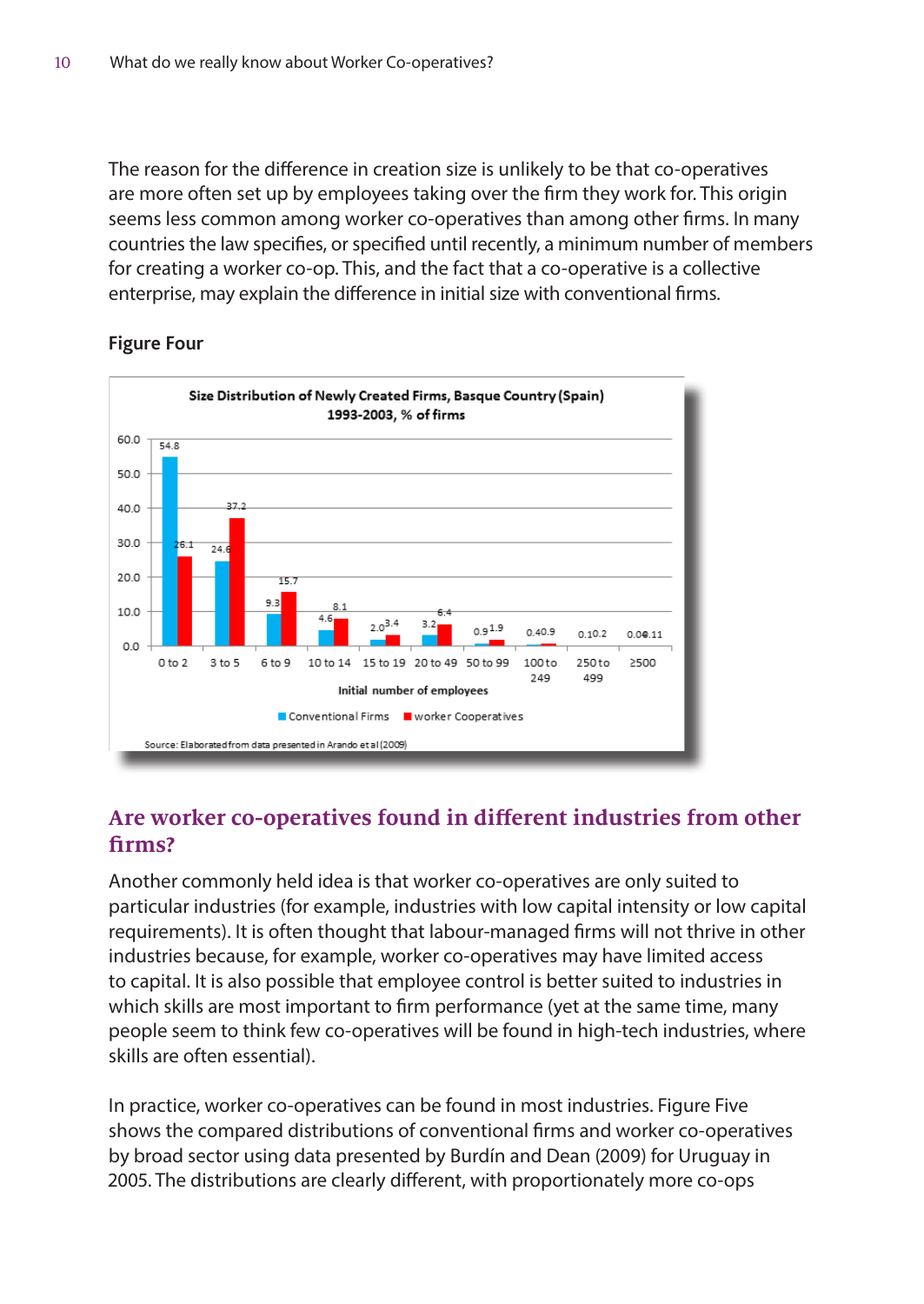than conventional firms in transport and services, and less in manufacturing. The sector distribution of the two groups of firms also is different in France (Figure Six). However, there worker co-operatives are more often found in manufacturing and less often in services than other firms. So the differences vary across countries.



#### **Figure Five**

#### **Figure Six**



Figure Seven shows the compared shares of employment in each of the broad sectors between Spanish worker co-operatives and conventional firms, based on the data presented by Clemente et al (2012) for 2007. This graph is not directly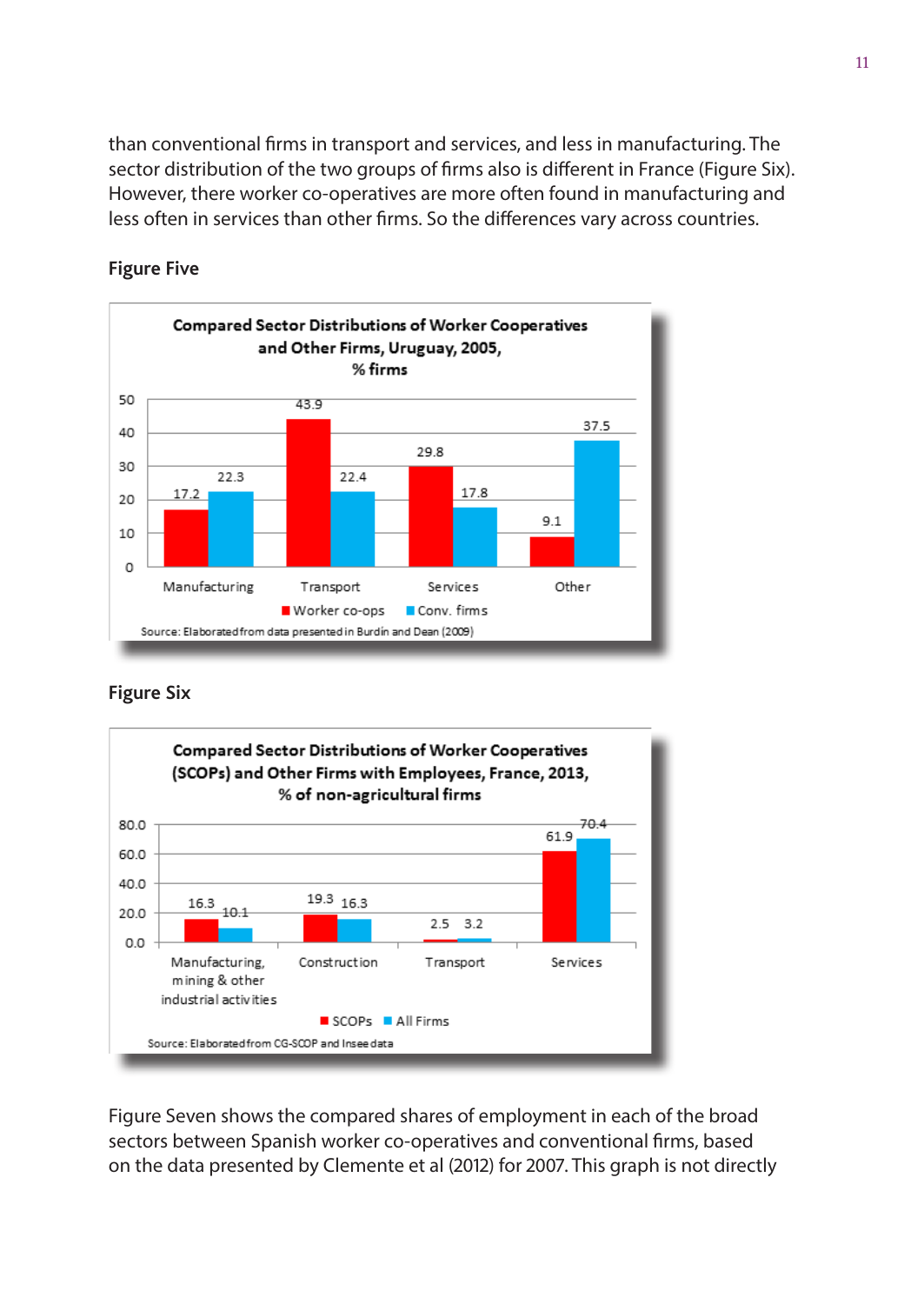comparable with the charts for Uruguay and France, which use the share of firms rather than employment, because the average scale varies across sectors. However, it suggests that the two groups of firms have quite similar sectoral distributions in Spain.

#### **Figure Seven**



The industry distribution of firms observed at a given time comes from the distribution of firm creations across industries and the extent to which they survive in each industry. Arando et al (2009) provide data on the industry distribution of newly created firms in the Basque Country in Spain, which show some differences between worker co-operatives and other firms in manufacturing (a greater share of co-ops than of other firms) and some services, but no or little difference in the proportions of new firms to be found in construction or financial services (see Figure Eight).

Data presented by Podivinsky and Stewart (2007) for the UK in the period 1976 to 1985 shows a different pattern again, with a comparatively higher share of labourmanaged firms created in manufacturing but a lower share in construction than the corresponding proportions of conventional firm creations (see Figure Nine).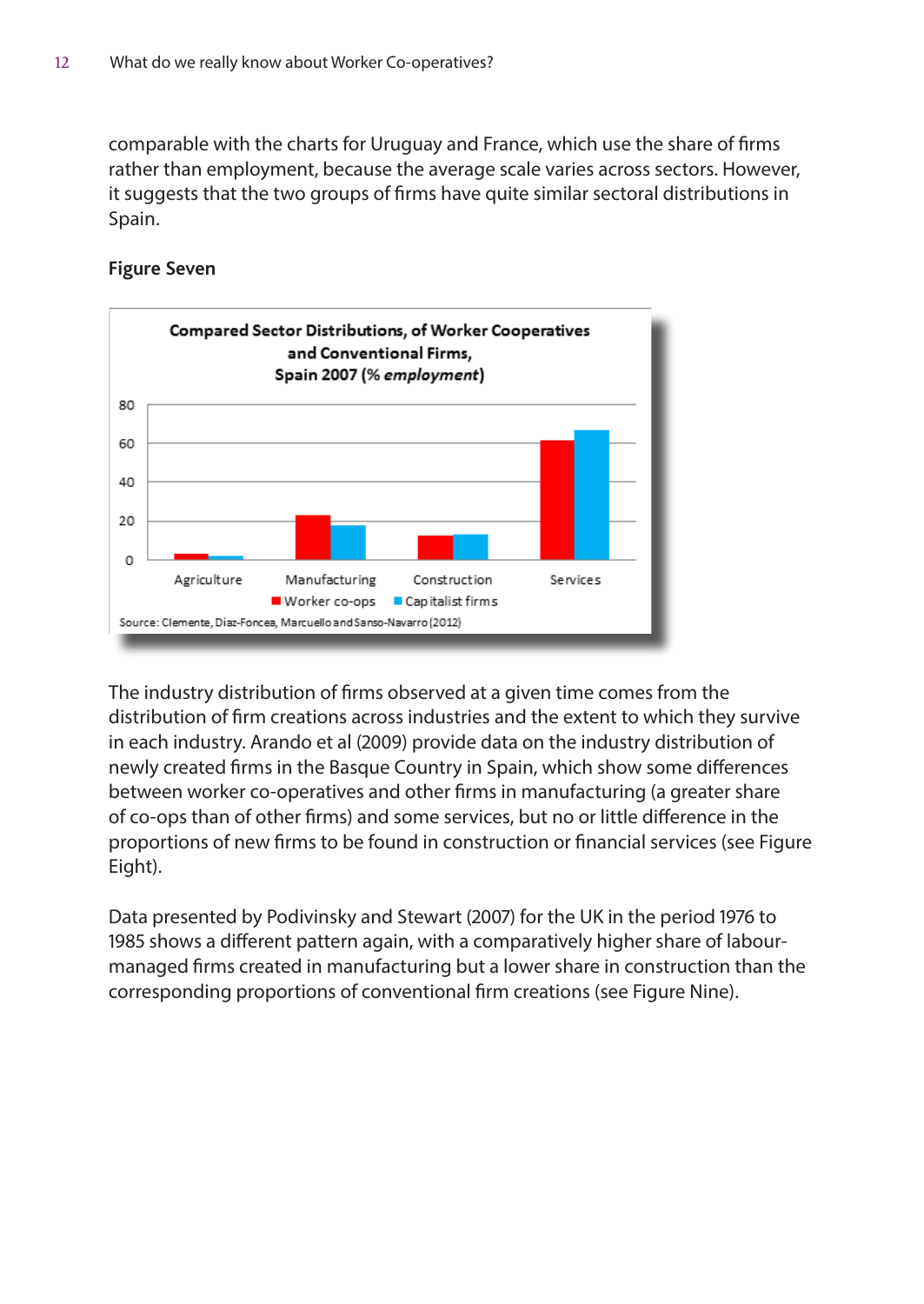#### **Figure Eight**



#### **Figure Nine**



If worker co-operatives were only suited to a small group of special industries, we would expect a clear pattern common to different countries in the ways worker co-operatives' distribution across industries compares with that of other firms. The absence of any such pattern suggests the differences between the two groups are more complex. One way to investigate the role of different factors in creating these patterns is to look at the effect of industry characteristics on firm creation and survival for worker co-operatives and other firms.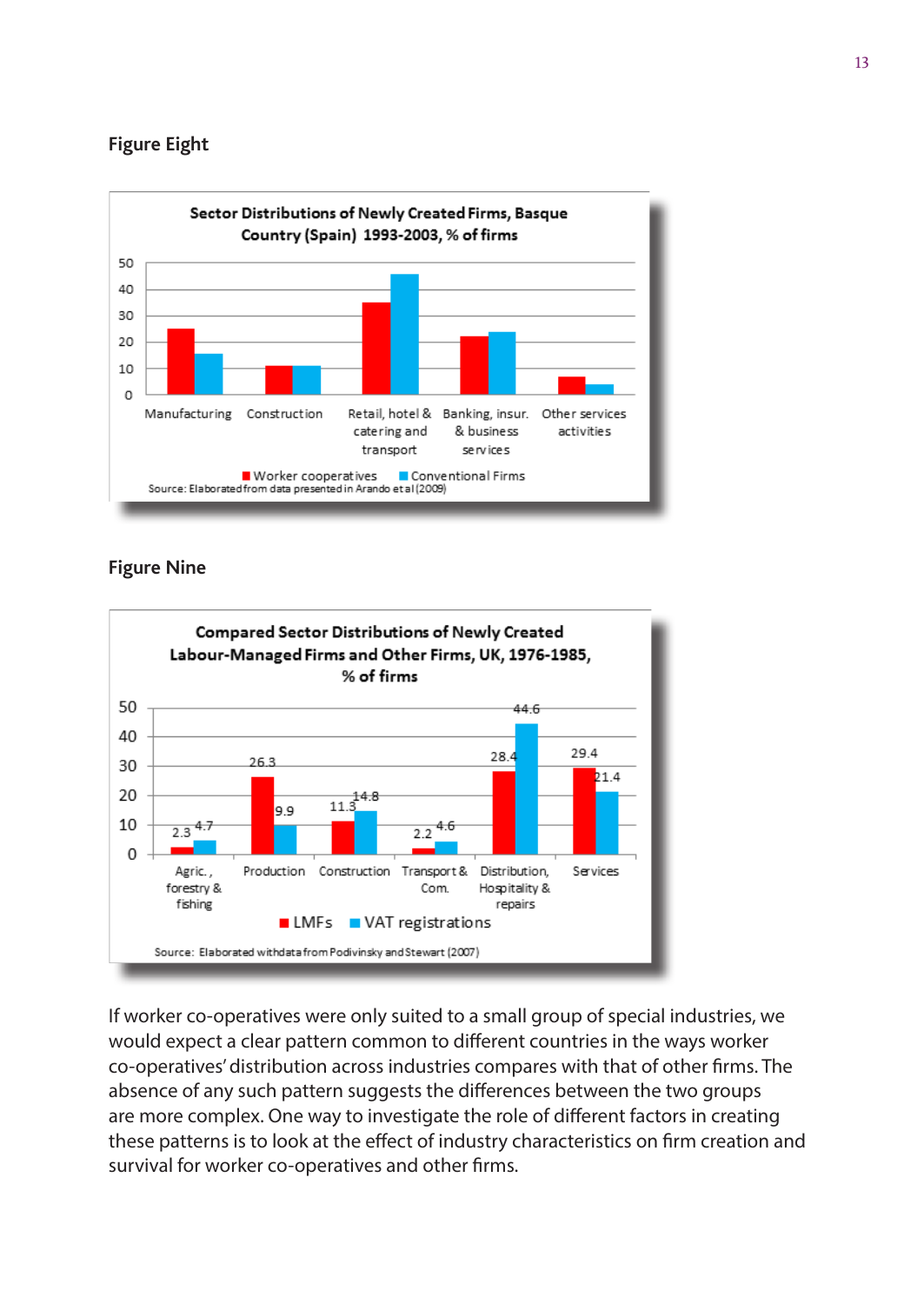### **International findings on firm demography and investment**

#### **Firm creation and survival**

Using UK manufacturing data for the early 1980s, Podivinsky and Stewart (2009) examine the factors that explain the proportion of new firms that are labour-managed in each industry. They find that, as predicted by theory, a lower share of newly created firms are worker co-operatives in industries that have high capital intensity and high risk (measured by the variance of profits in the industry).

Studying the effect of individual firm characteristics on the survival of worker-managed firms in Uruguay, Burdín (2014) attributes to issues of capital requirements the fact that the co-operatives' survival advantage over conventional firms is greater in services than in manufacturing and transport. However, he does not find that co-ops do less well in these sectors. In manufacturing and transport the risk of closure is the same in the two groups. Worker co-operatives survive longer than other firms overall when industry and starting wage, size and year of creation are taken into account, and this is due to their much lower closure risk (hazard), all else being equal, than conventional firms in services (Burdín 2014).

Burdín's (2014) finding is consistent with less rigorous evidence on other countries suggesting that labour-managed firms survive at least as well as other firms (see Dow 2003 for a review). It is not uncommon for worker co-operatives to survive well over a century. The aggregate data available for France (Table Two) show identical failure rates for the two groups of firms in the long run, and more volatile creation rates for labour-managed firms.

#### **Table Two: Firm creation and failure rates in France**

| 1979-1998                   | Birth rate* | Death rate** |
|-----------------------------|-------------|--------------|
| <b>Worker Co-operatives</b> | 0.16        | 0.11         |
| All firms with employees    | 0.12        | 0.11         |
| 1993-2009                   |             |              |
| <b>SCOPS</b>                | 0.1         | n/a          |
| All French firms            | 0.1         | n/a          |

Source: Derived from CG Scop and Insee data

\* Ratio of number of new firms in a given year to number of existing firms at the beginning of the year

\*\* Ratio of number of firms disappearing in a given year to number of existing firms at the beginning of the year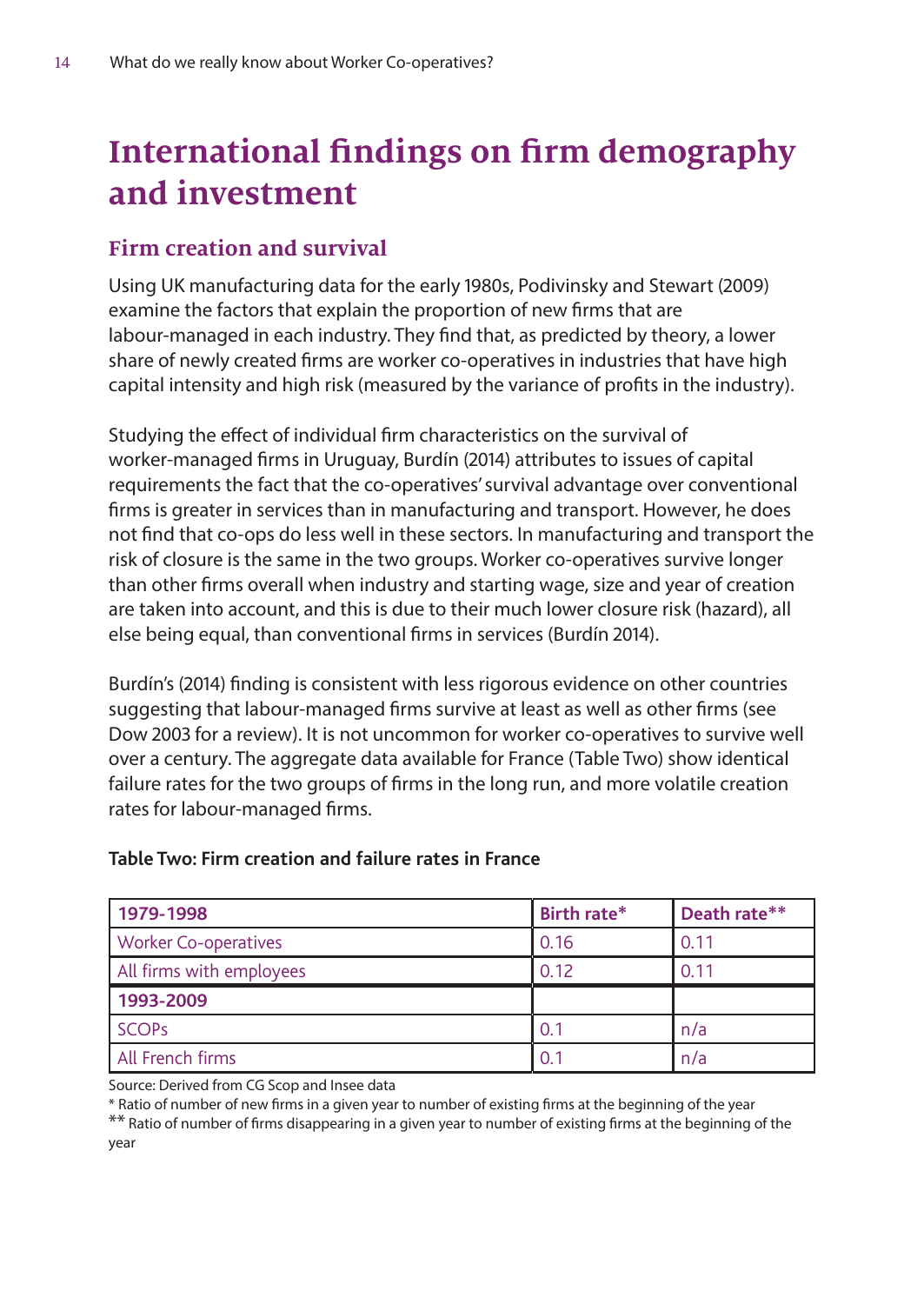Some of the differences between the industry distributions of labour-managed and other firms may also be due to historical factors that resulted in clusters of co-operatives set up in certain industries.

Podivinsky and Stewart (2009) observe that in the early 1980s labour-managed firm creation was more concentrated than firm creation in general in the UK. A higher proportion of co-operatives were created in the footwear and clothing industry and in paper, printing and publishing – two industries highlighted by Estrin et al (1987) as traditional for worker-managed firms in the UK. France also has traditionally had concentrations of worker co-operatives in printing and publishing following a historical tradition of anarchist co-ops – and in the construction sector as worker cooperatives benefitted from preferential treatment over government contracts.

With data on the Basque Country (Spain) Arando et al (2012) show that more worker co-operatives are formed in industries where more co-operatives exist. Pérotin (2006) finds a similar pattern in France: a larger number of worker co-operatives results in more being created. The paucity of information available in most countries about worker co-operatives creates barriers to entry, as entrepreneurs will often have little idea of what a co-operative is, or how to create one. Existing worker co-operatives provide an example and show to would-be entrepreneurs that labourmanaged firms can be viable businesses.

Familiarity with labour-managed firms where more are in operation also accounts for some of the geographical distribution of worker co-operatives. Where there are labour-managed firms, local banks are more likely to be familiar with the business form and co-operatives themselves may form supporting agencies. In the US, Israel and Spain, creations of new worker co-operatives are positively related to the number of existing firms of the same type in the area (Conte and Jones 1991, Russell and Hanneman 1992, Russell 1995, Arando et al 2009, Arando et al 2012, Díaz-Foncea and Marcuello 2015).

Worker co-operative creations are also more clearly counter-cyclical than conventional firm creations in the US, Israel, France and Spain (Conte and Jones 1991, Russell and Hanneman 1992, Russell 1995, Pérotin 2006, Arando et al 2009, Díaz-Foncea and Marcuello 2015)<sup>9</sup>. Increased unemployment (Pérotin 2006, Arando et al 2009, Díaz-Foncea and Marcuello 2015) may create a greater pool of potential entrepreneurs out of necessity. It may also generate opportunities as redundancy payments and sometimes unemployment benefit may be used with some tax advantage to set up new firms in some countries, as for example in France and Spain at different times in the last few decades.

<sup>9</sup> Udo Staber (1989) finds no evidence of counter-cyclicality for worker cooperative creations in Atlantic Canada, but the methodology used in that paper is less solid.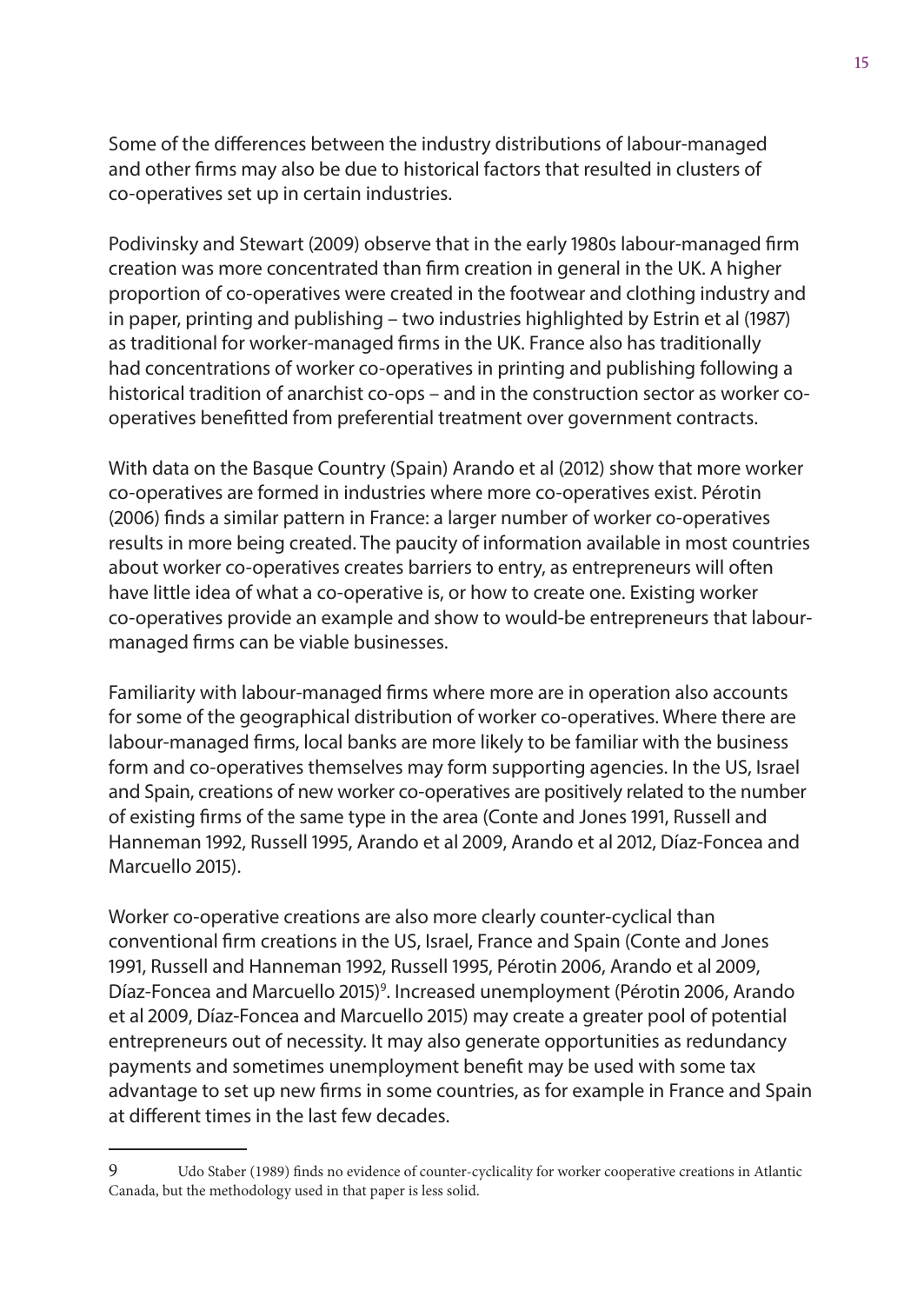This being said, it does not seem that new co-operatives massively result from worker rescues of failing firms, as has been hypothesised (Ben-Ner 1988). Although rescue takeovers by employees are often widely publicised during recessions, this way of forming a co-operative appears relatively rare. At least in France, for which the data is available, creations resulting from rescue takeovers are less common for worker co-operatives than for other firms.

Table Three shows that over the period 1993 to 2001 the overwhelming majority of worker co-operatives newly formed in that country were created from scratch. The proportion of co-operatives resulting from a takeover, whether of a failing or a sound firm, was less than half that of French firm creations in general with that origin. Insee now use a different measure for firm creations from takeovers, which attributes a significantly smaller percentage of all new firms to takeovers. In 2014, despite the recession that followed the financial crisis in 2008, new worker cooperatives formed as a rescue of a failing conventional firm made up only 12 per cebnt of all new worker co-operatives in France.

#### **Table Three: Firm creations by origin, France, 1997–2001 (% of firms)**

|                             | From scratch | <b>Conversions of</b><br>sound conv. firms I conv. firms | <b>Rescues of failing</b> |
|-----------------------------|--------------|----------------------------------------------------------|---------------------------|
| <b>Worker co-operatives</b> | 84.0         | 9.4                                                      | 6.6                       |
| All firms creations         | 63.5         | 16.1                                                     | 20.4                      |

Source: Derived from CG Scop and INSEE data

Although they are created more counter-cyclically than other firms, worker co-operatives have not been found to close down in recoveries, as had been hypothesised by Ben-Ner (1988). In France at least, the effect of the business cycle on firm closures is the same among worker co-operatives and other firms (Pérotin 2006). More generally, as we have seen, the existing evidence suggests that labourmanaged firms survive at least as well as conventional firms.

It should be noted, however, that much of the evidence on survival comes from countries where worker co-operatives are set up with constitutions that preclude the two forms of failures identified by economic theory – death by degeneration to the capitalist form (Ben-Ner 1984, Miyazaki 1984) or by under-investment (Furubotn and Pejovich 1970, Vanek 1977).

Degeneration occurs when the proportion of members among the co-operative's employees decreases until the firm is to all intents and purposes a conventional firm. It may happen if members that stay in the firm replace any member that leaves the firm with a non-member employee in order to keep more profit to themselves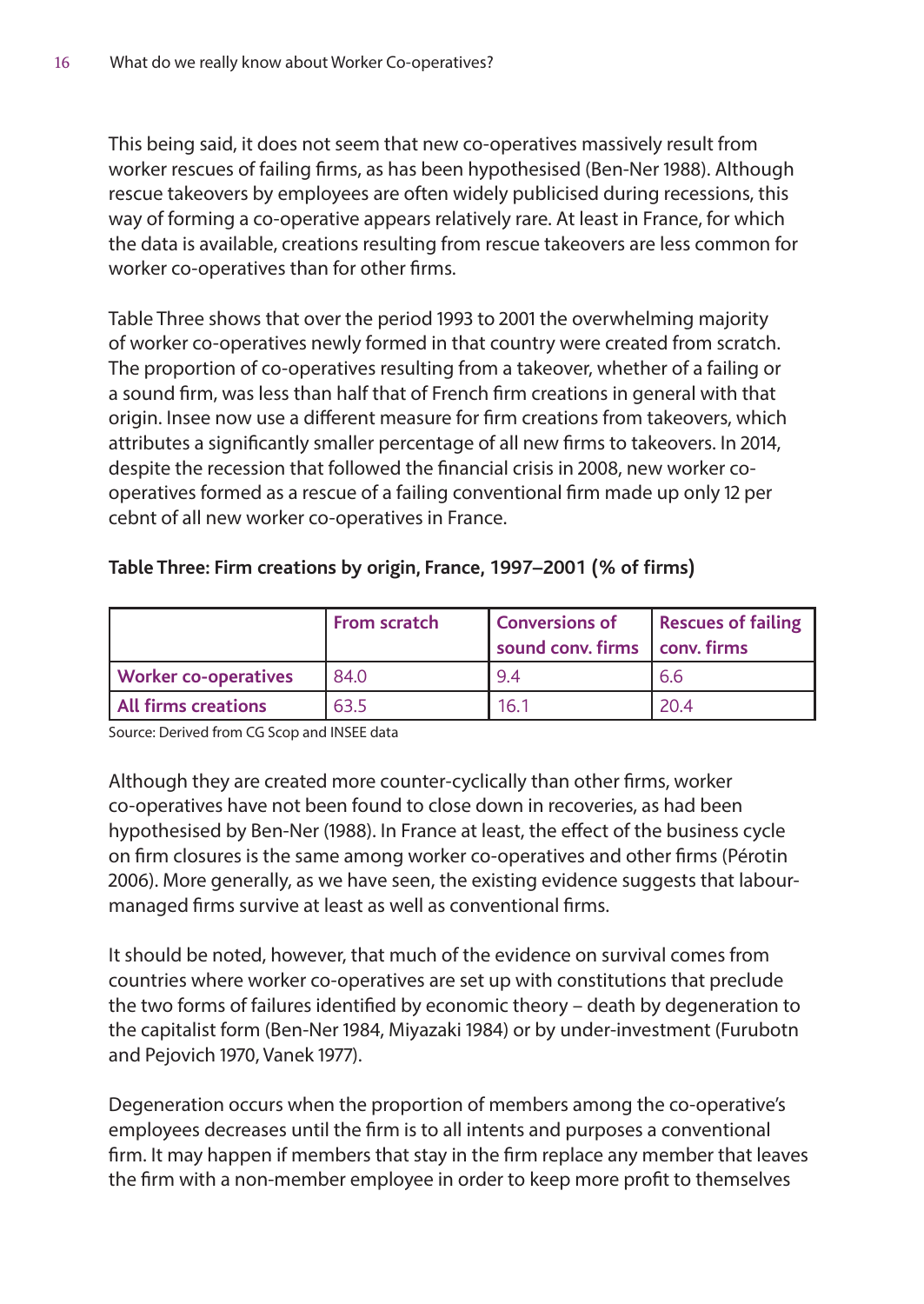(Ben-Ner 1984). There have been a number of cases of degeneration and of demutualisation (when the co-operative is turned into a conventional firm as it is floated on the stock market or sold to a conventional owner) in particular but not only in the US (see, e.g., Pencavel 2001, 2013). Provisions against these problems are present in the constitutions of most European worker co-operatives and were often introduced into co-operative law at the request of the co-operative movement<sup>10</sup>. Unsurprisingly, Estrin and Jones (1992) find no evidence of degeneration in France. The evidence available also does not support the other failure hypothesis proposed by economic theory--under-investment.

#### **Capital intensity and investment**

Several studies find that the average capital intensity (i.e. fixed assets per employee) in worker co-operatives is lower than that of conventional firms (Bartlett et al, 1992, Pencavel et al, 2006, Maietta and Sena, 2008). However, Pencavel et al (2006) find that in Italy the median capital per employee is higher in worker co-operatives<sup>11</sup>. In addition, they find that the values of the ratio are more dispersed for the co-operatives, which have higher proportions of firms with both very low and very high levels of capital intensity than conventional firms.

In France, Fakhfakh et al's (2012) investigation by broad industry group shows conventional firms' capital intensity is higher than worker co-operatives' in three industry groups, but there is no statistically significant difference between the two types of firms in the four other industry groups.

The under-investment hypothesis predicts that worker co-operatives that are collectively owned by their employees and depend on internal finance will underinvest because members' property rights are truncated. When they leave the firm they do not keep a claim on future profit as they would with shares that appreciate in value and reflect the present value of future profit if capital markets are efficient (see Furubotn and Pejovich 1970, Vanek 1977).

One of the solutions proposed for this problem has been to require the co-operative to retain a minimum percentage of profit annually (Vanek 1977). Such a provision exists in French and Italian worker co-operatives and in the Mondragon group, in all of which a substantial proportion of capital is collectively owned. However, in

<sup>10</sup> Examples of provisions against degeneration problems include the following: in the Mondragon worker co-operatives, at least 75 per cent of workers must be members; in France, profit is shared with non-members as well as members; and in Italy, tax incentives lead many worker co-operatives to distribute surplus in the form of wage increases--which also benefit non-members--and retain all the resulting profit in the firm (Alzola et al 2010). In France as in the UK, Italy and Spain, worker co-operatives also have traditionally had an "asset lock" by which in case of closure the net assets of the co-operative devolve to another co-operative, a co-operative institution or a charity.

<sup>11</sup> Fifty per cent of firms have less capital per employee than the median value, and fifty per cent have more.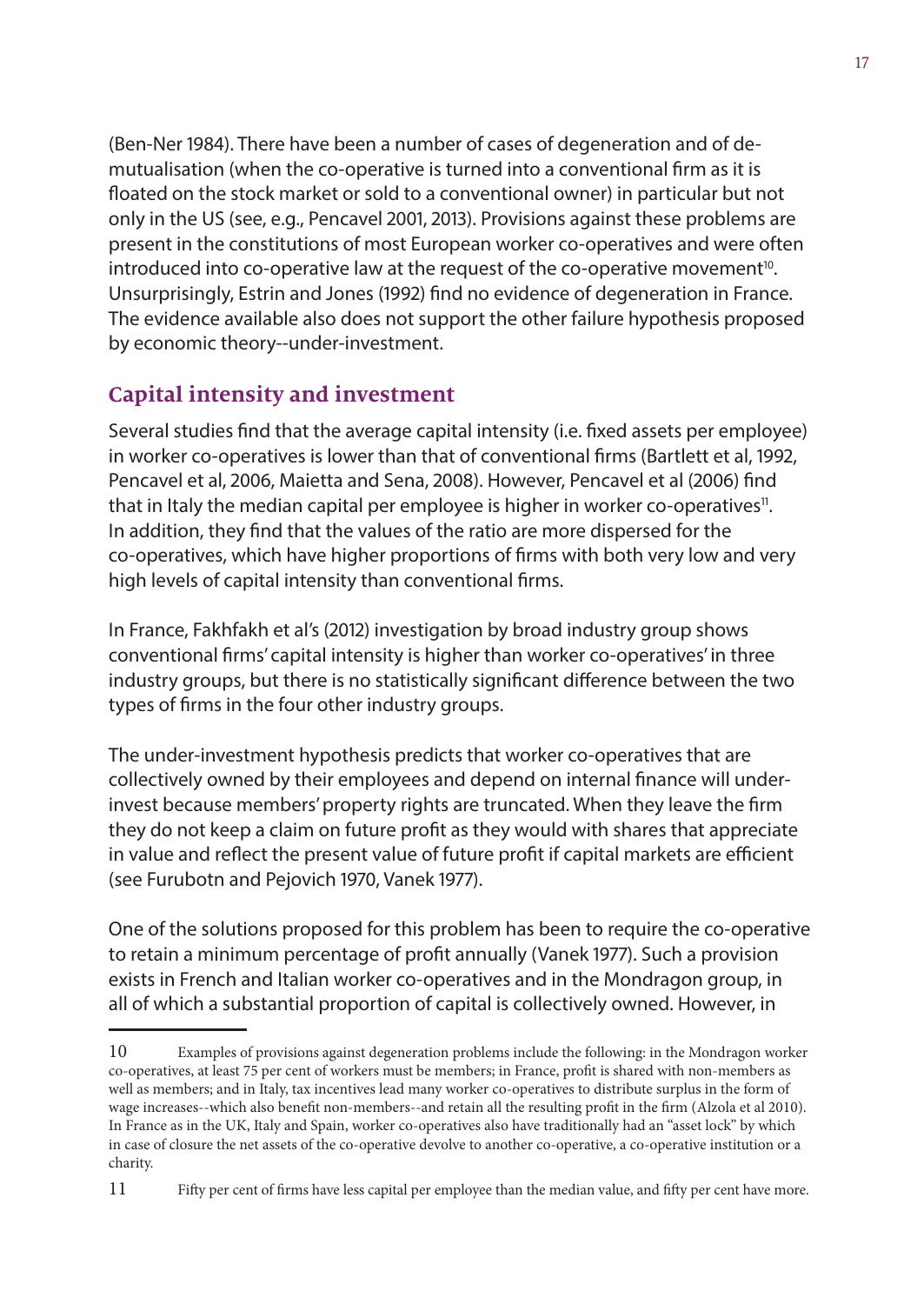practice worker co-operatives plough back significantly more profit than required (Navarra 2013, Alzola et al 2010) perhaps as a form of insurance against job losses in downturns (Zevi 2005). This suggests that the hypothesised under-investment process itself does not apply in practice.

No evidence of under-investment has been found in French worker co-operatives (Estrin and Jones 1998) or in Italian ones (Maietta and Sena 2008). In all the industry groups looked at by Fakhfakh et al (2012) investment, measured as the annual growth of fixed assets, is either the same in both types of firms (three industry groups) or faster in the co-operatives (four industry groups). This pattern is confirmed by estimations of returns to scale, which show no evidence that labour-managed firms operate at a smaller, inefficient scale as the under-investment hypothesis would imply (Fakhfakh et al 2012).

### **Other international findings**

#### **Productivity**

A handful of international studies have compared the total factor productivity of worker co-operatives and other firms, by estimating production functions $12$ . These studies concern groups of employee-owned firms that are set up quite differently, so that some of the financial incentives provided by co-operative organisation are much stronger in one group of co-operatives than in the others. In the plywood industry of the Pacific Northwest US (Berman and Berman 1989, Craig & Pencavel 1995) members have shares that appreciate in value and are partly tradable. In contrast, in Italy (Estrin 1991, Jones 2007) and France (Fakhfakh et al 2012) a large part of the capital is owned collectively by members, dividends on individual shares are low and shares are paid back at their nominal value, at most adjusted for inflation.

In all cases, the findings imply that worker co-operatives organise production differently from other firms: the production function is not the same for the two groups. Two studies – Craig and Pencavel (1995) and Fakhfakh et al (2012) – apply both of the estimated production functions to the current inputs of each group of firms. Both studies find that on average overall firms can produce more with the technology of employee-owned firms. In other words, the way worker cooperatives organise production is more efficient. Fakhfakh et al (2012) show that in several industries conventional firms would produce more with their current levels of employment and capital if they adopted the employee-owned firms' way of organising

<sup>12</sup> Total factor productivity is the productivity of the firm taking into account the firm's capital as well as its labour. These studies estimate the difference in production between the two types of firms once the firms' employment, capital, industries and other relevant factors are taken into account.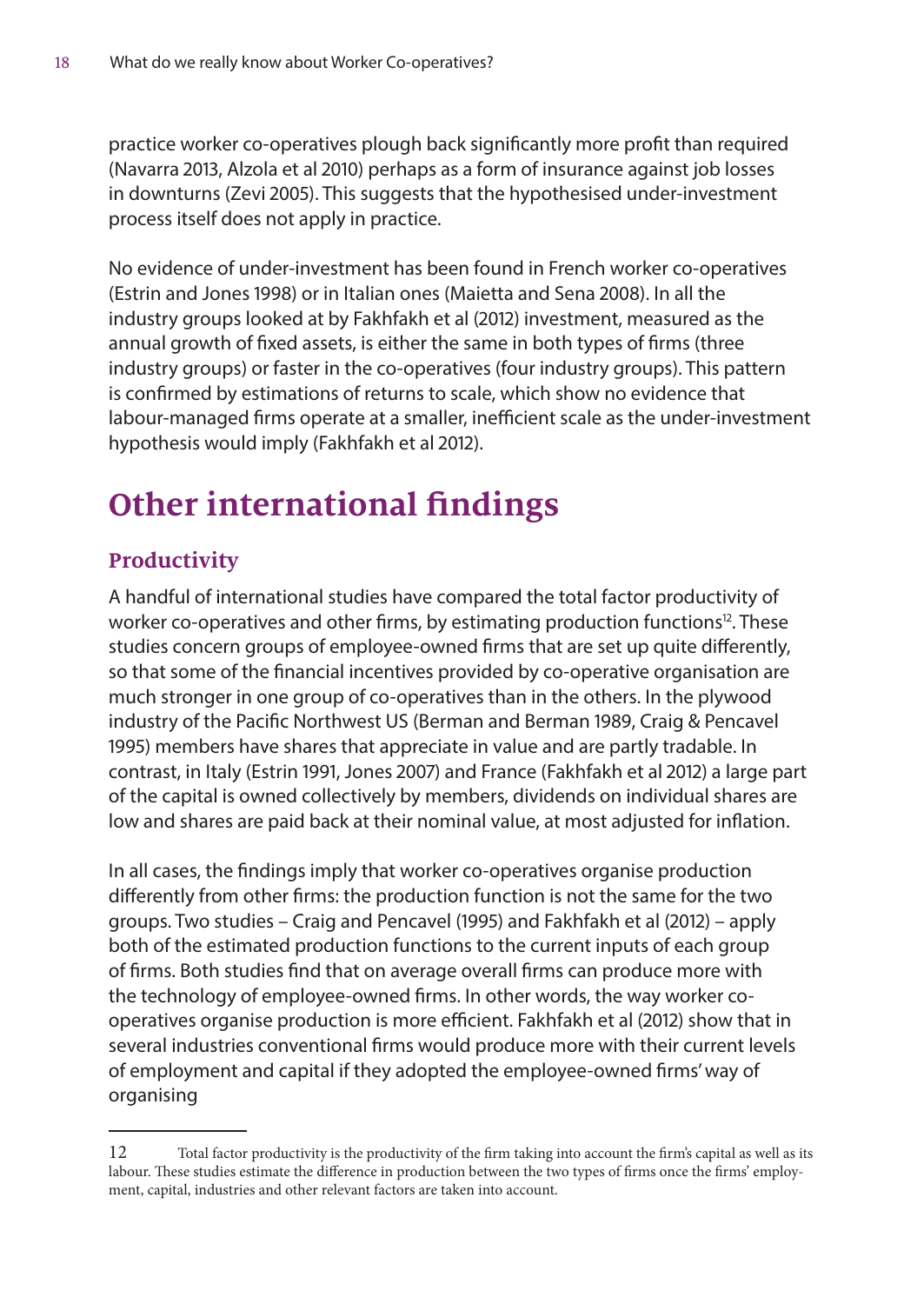production. In contrast, they find that worker co-operatives would always produce at least as much with their own technology as with conventional firms.

#### **Employment and pay adjustments**

Four studies compare the responses of employee-owned and other firms to changes in market conditions. Craig & Pencavel (1992, 1993) look at the plywood firms of the US Pacific Northwest in 1968-86; Pencavel et al (2006) examine a very large sample of Italian conventional and co-operative firms in 1982-94 in Italy; and Burdín and Dean (2009) study all firms (worker co-operatives and others) in Uruguay from 1996 to 2005. Despite the differences in co-operative constitutions between these countries, their findings are remarkably consistent.

Conventional firms are found to adjust employment in response to changes in product prices and to demand shocks (in the Uruguayan study they also adjust pay). Worker co-operatives adjust pay and not employment in response to product price changes (in Uruguay, only members' pay changes and the change is much greater than pay changes in conventional firms). In response to demand shocks, the co-operatives adjust pay more than employment, and their employment adjustment is slower and more limited than other firms. These findings imply that worker-managed firms may hire less than other firms in periods of growth, but importantly may also preserve jobs better in downturns.

It should be noted that no conclusion can be drawn from these results about the relative pay and employment levels in worker co-operatives and other firms, since pay includes profit in worker co-operatives. Anecdotal evidence also indicates that when business is bad worker co-operatives first draw from accumulated retained profits in order to preserve both jobs and pay before cutting pay in Italy and in France. Relative pay levels in the two sectors are therefore likely to depend on the stage in the business cycle.

This possible variability may explain the contradictory findings of the very few studies comparing pay in worker co-operatives and conventional firms, with some studies observing higher pay in the co-operatives (Bartlett et al 1992, Burdín 2015) and others equal hourly wages in the two groups of firms (Magne 2014) or lower pay in the co-operatives (Pencavel et al 2006, Clemente et al 2012). Burdín (2015) on Uruguay, Magne (2014) on France, and to a certain extent Clemente et al (2012) on Spain also observe that worker co-operatives are more egalitarian than conventional firms.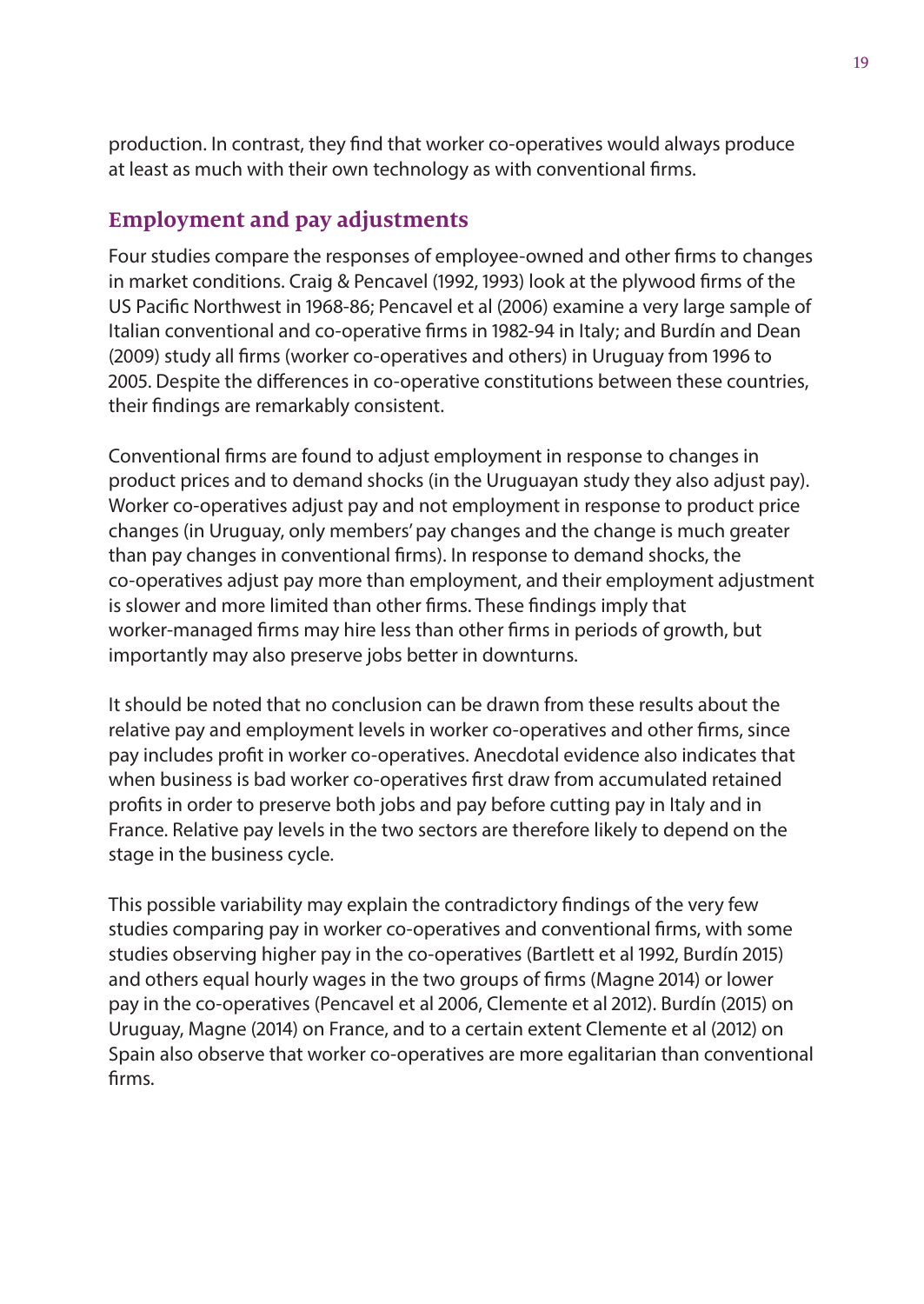### **Conclusion**

In the last two decades, the availability of large, comparative datasets has made possible systematic comparisons between worker co-operatives and other firms. In this paper this data has been used to revisit what were thought until now to be 'stylized facts' about worker co-operatives. The evidence presented in this paper paints a rather different picture from the received view of worker co-operatives as small, specialised, undercapitalised and rather unlikely businesses. We need to revise our view of worker co-operatives. Worker co-ops are larger than other firms and not necessarily less capital intensive, although they may be created more often than other firms in less capital intensive industries, all else being equal. They are present in most industries and differences in industry distributions with conventional firms vary from one country to another.

International evidence suggests that worker co-operatives survive at least as well as other firms, even in capital-intensive industries. Labour-managed firms are probably more productive and may preserve jobs better in recessions than conventional firms, creating more sustainable jobs. Promoting worker co-operatives could therefore improve local communities' employment, and therefore health and social expenditure and tax revenue (Pérotin 2014).

The most unusual feature of worker co-operatives – worker control – may be key in explaining the findings outlined here about productivity, investment, employment and pay. Employee control is thought to increase productivity, and in a labourmanaged firm adjusting pay to preserve jobs makes sense for the employee-owners. Worker-members make the decision to adjust pay and they get the future profits (whereas it is more difficult for a conventional firm to elicit employees' agreement for pay cuts in exchange for job preservation, since the firm's owners have an incentive not to increase pay when business recovers).

A job in a worker co-operative probably is particularly valuable, since it is a job in which the employee has a say in decisions that affect employment risks. Employees' focus on job security may explain worker co-operatives' accumulation of collectively-owned capital by profit plough-backs well above the minimum required by law in Italy and France or specified in the co-operatives' constitution in Mondragon. Those reserves can be drawn on for preserving pay and jobs. As a result, worker co-operatives keep more profit in the firm than conventional businesses (Zevi 2005).

Some of the evidence presented in this paper concerns a small number of countries or particular phases in the business cycle and needs to be further replicated. However, it is consistent in suggesting that far from being a niche business form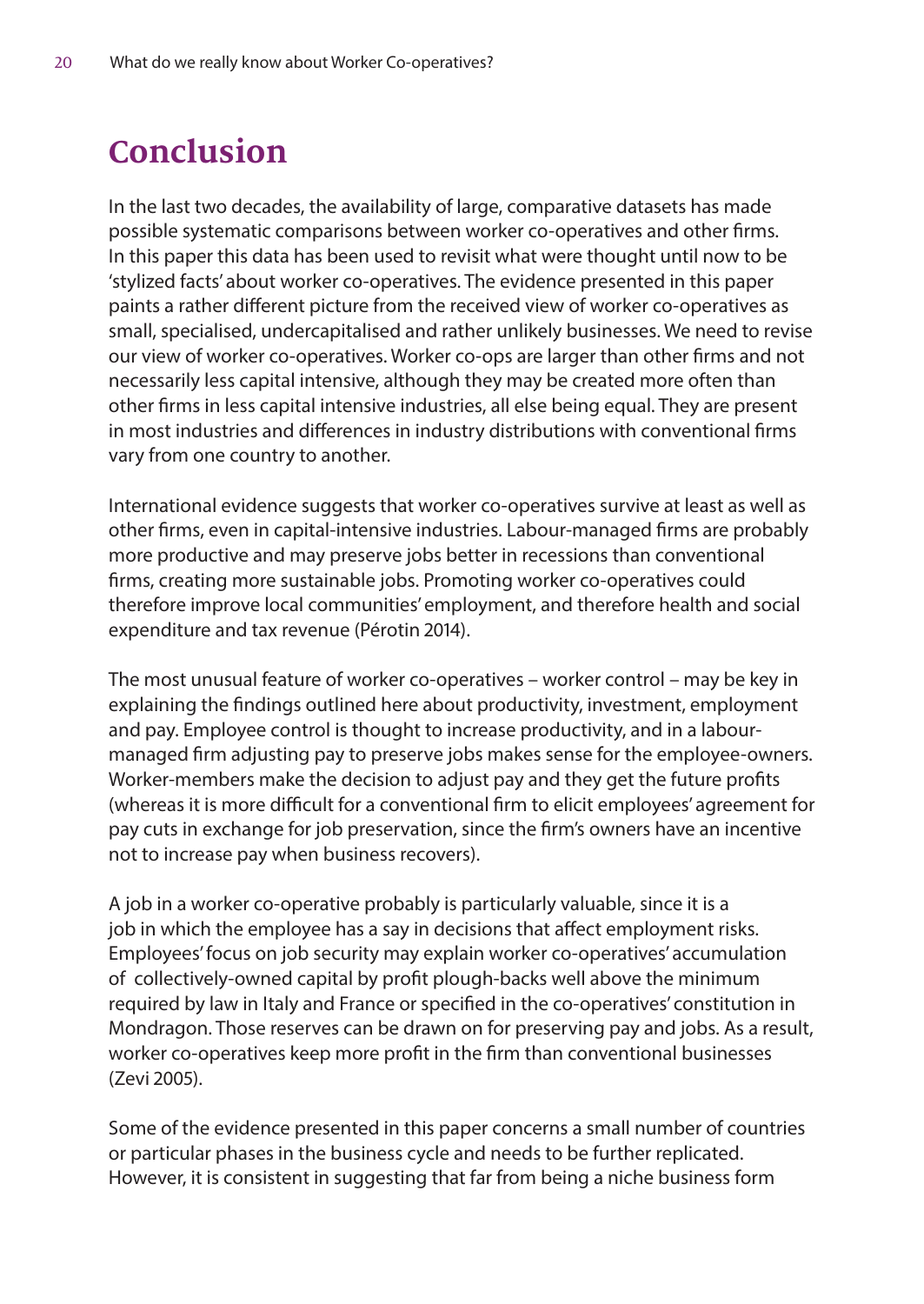only appropriate in special circumstances, worker co-operatives constitute a serious alternative – a high-performing firm type suited to all or a very broad range of industries, and possibly more sustainable than conventional businesses. However, worker co-operatives represent a very small part of the business sector because too few are created. In order to design strategies to overcome this obstacle we need to examine in more depth the successful experiences of Italy and Spain, where the worker co-operative sector reaches a different scale altogether than the UK and French sectors, employing hundreds of thousands of people.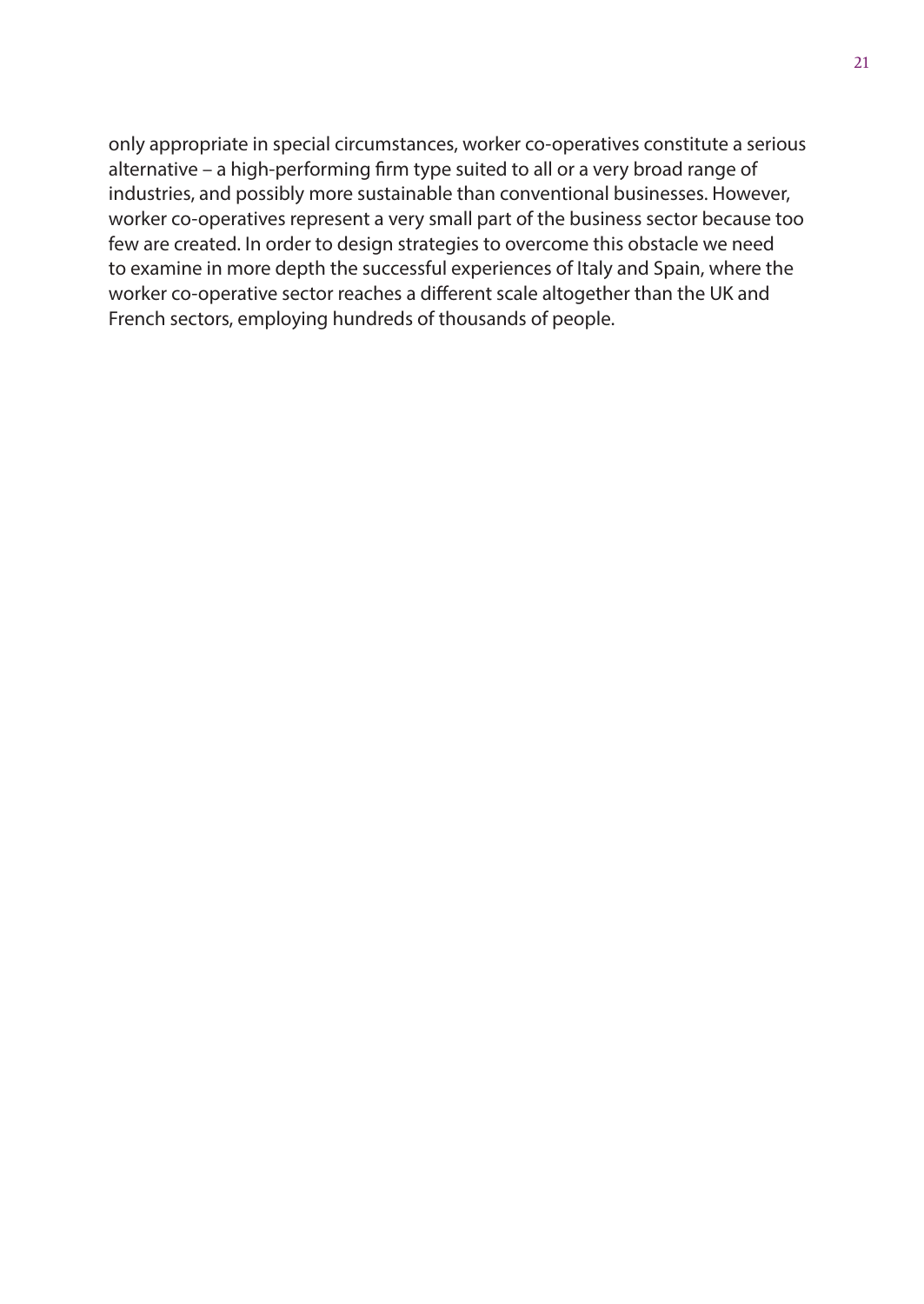### **References**

Alzola, Izaskun, Saioa Arando, Fathi Fakhfakh, Fred Freundlich, Mónica Gago, Virginie Pérotin, and Alberto Zevi, "Are Labour-Managed Firms All the Same? A Comparison of Incentives for Growth, Democracy and Institutional Sustainability in the Constitutions of Worker Co-operatives in Mondragon, Italy and France", Paper presented at the 15th World Congress of the International Association for the Economics of Participation (IAFEP) Paris, France, July 2010.

Arando, Saioa, Iñaki Peña and Ingrid Verheul, "Market entry of firms with different legal forms: An empirical test of the influence of institutional factors", International Entrepreneurship and Management Journal, 5, 2009, 77–95.

Bartlett, Will, John Cable, Saul Estrin, Derek C. Jones, and Stephen C. Smith, "Labor-Managed and Private Firms in North Central Italy: An Empirical Comparison", Industrial and Labor Relations Review, 46(1), 1992, 103–18.

Ben-Ner, Avner, "The life cycle of worker-owned firms in market economies: A theoretical analysis", Journal of Economic Behavior & Organization 10 (3), 1988, 287-313.

Ben-Ner, Avner, "On the Stability of the Co-operative Form of Organization", Journal of Comparative Economics, 8(3), 1984, 247-260.

Berman, Katrina V, and Matthew D Berman, "An Empirical Test of the Theory of the Labor-Managed Firm", Journal of Comparative Economics, 13, 1989, 281–300.

BIS (Department for Business, Innovation and Skills). Business Population Estimates for the UK and Regions 2012, BIS/12/92, Oct. 2012, available at https://www.gov.uk/government/statistics/bisbusiness-population-estimates.

Burdin, Gabriel, "Are worker-managed firms less likely to fail than conventional enterprises? Evidence from Uruguay", Industrial and Labor Relations Review, 67 (1), 202-238, 2014.

Burdín, Gabriel, "Equality under threat by the talented: Evidence from worker-managed firms", Economic Journal, 2015, DOI: 10.1111/ecoj.12272.

Burdίn, Gabriel, and Andrés Dean, "New Evidence on Wages and Employment in Worker Cooperatives Compared with Capitalist Firms", Journal of Comparative Economics, 37, 2009, 517–33.

CG Scop (Confédération générale des SCOP). Les chiffres-clés, 2014, available at http://www.lesscop.coop/sites/fr/les-chiffres-cles/.

Clemente, Jesús, Millán Díaz Foncea, Carmen Marcuello and Marcos Sanso Navarro, "The wage gap between co-operative and capitalist firms: Evidence from Spain", Annals of Public and Co-operative Economics, 83 (3), 2012, 337–356.

COCETA (Confederación Española de Cooperativas de Trabajo Asociado). Memoria de Actividades 2012. Madrid: COCETA, n.d., avail. at www.coceta.coop.

Craig, Ben, and John Pencavel, "The Behavior of Worker Co-operatives: The Plywood Companies of the Pacific Northwest," American Economic Review, 82(5), 1992, 1083–1105.

Craig, Ben, and John Pencavel, "The Objectives of Worker Co-operatives," Journal of Comparative Economics, 17, 1993, 288–308.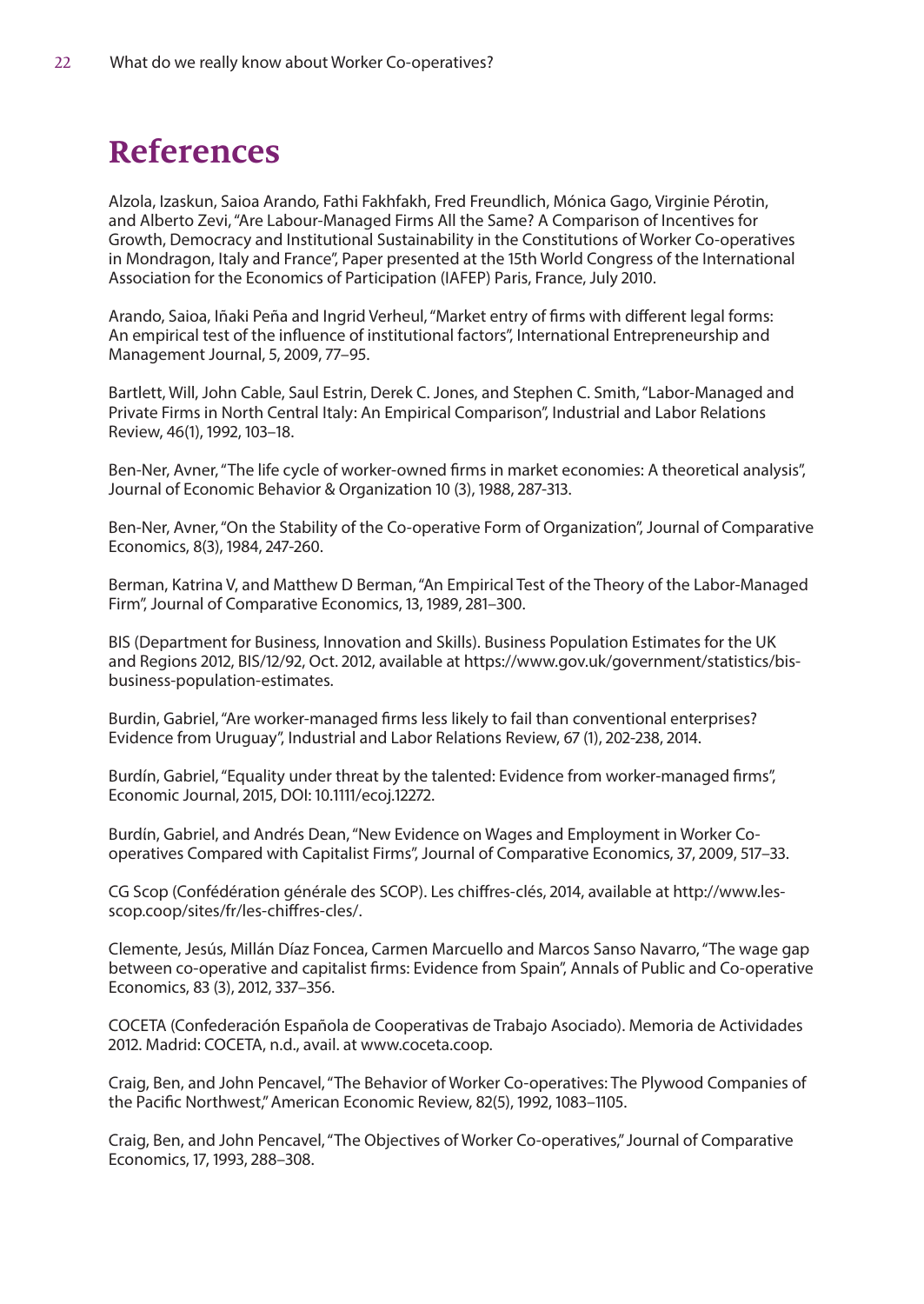Craig, Ben, and John Pencavel, "Participation and Productivity: A Comparison of Worker Cooperatives and Conventional Firms in the Plywood Industry", Brookings Papers: Microeconomics, 1995, 121–74.

Díaz-Foncea, Millán, and Carmen Marcuello, "Spatial patterns in new firm formation: Are cooperatives different?" Small Business Economics 44, 2015, 171–187.

Estrin, Saul, "Some Reflections on Self-Management, Social Choice, and Reform in Eastern Europe", Journal of Comparative Economics, 15, 1991, 349–66.

Estrin, Saul, and Derek C Jones, "The Determinants of Investment in Employee-Owned Firms: Evidence from France," Economic Analysis, 1(1), 1998, 17–28

Estrin, Saul, and Derek C Jones, "The Viability of Employee-Owned Firms: Evidence from France," Industrial and Labor Relations Review, 45(2), 1992, 323–38.

Fakhfakh, Fathi, Virginie Pérotin and Mónica Gago, "Productivity, capital and labor in labormanaged and conventional firms", Industrial and Labor Relations Review, 65 (4), 2012, 847-878.

Furubotn, Eirek G, and Svetozar Pejovich, "Property Rights and the Behaviour of the Firm in a Socialist State: The Example of Yugoslavia," Zeitschrift für Nationalökonomie, 30(3–4), 1970, 431–54.

Hansmann, Henry. The Ownership of Enterprise. Cambridge, Mass: Harvard University Press, 1990.

INE (Insituto Nacional de Estadística). "Empresas por estrato de asalariados y condición jurídica", 2015, available at http://www.ine.es/jaxiT3/Tabla.htm?t=299).

Insee (Institut national de la Statistique et des Etudes économiques). "Unités légales selon le nombre de salariés et l'activité en..", Table NATTEF09203 (Tables for 2007, 2009 and 2013) Sirene, REE, 2015 available at http://www.insee.fr/fr/themes/tableau.asp?ref\_id=nattef09203.

John Lewis Partnership, 2015, http://www.johnlewispartnership.co.uk/about.html.

Jones, Derek C, "The Productive Efficiency of Italian Producer Co-operatives: Evidence from Conventional and Co-operative Firms," in Sonja Novkovic and Vania Sena (eds.), Advances in the Economic Analysis of Participatory and Labor-Managed Firms. Vol. 9, Co-operative Firms in Global Markets: Incidence, Viability and Economic Performance, 2007, pp. 3–28.

Magne, Nathalie, "Wage inequality in French worker co-operatives versus conventional firms", paper presented to the congress of the European Association for Comparative Economic Studies, Budapest (Hungary) 2014.

Maietta, Ornella Wanda, and Vania Sena, "Shadow price of capital and the Furubotn–Pejovich effect: Some empirical evidence for Italian wine co-operatives", Applied Stochastic Models in Business and Industry,24, 2008, 495-505.

Ministerio de Empleo y Seguridad Social. Avance. –Resumen Situación Empresas de Economía Social y sus Trabajadores en Situación de Alta en la Seguridad Social, 31 Dec 2014, available at http://www.empleo.gob.es/es/sec\_trabajo/autonomos/economia-soc/EconomiaSocial/ estadisticas/SociedadesAltaSSocial/2013/indice.htm.

Miyazaki, Hajime, "On Success and Dissolution of the Labor-Managed Firm in the Capitalist Economy", Journal of Political Economy, 94(5), 1984, 909-931.

Mondragon Corporation. Experiencia cooperativa / FAQs, 2015 available at http://www.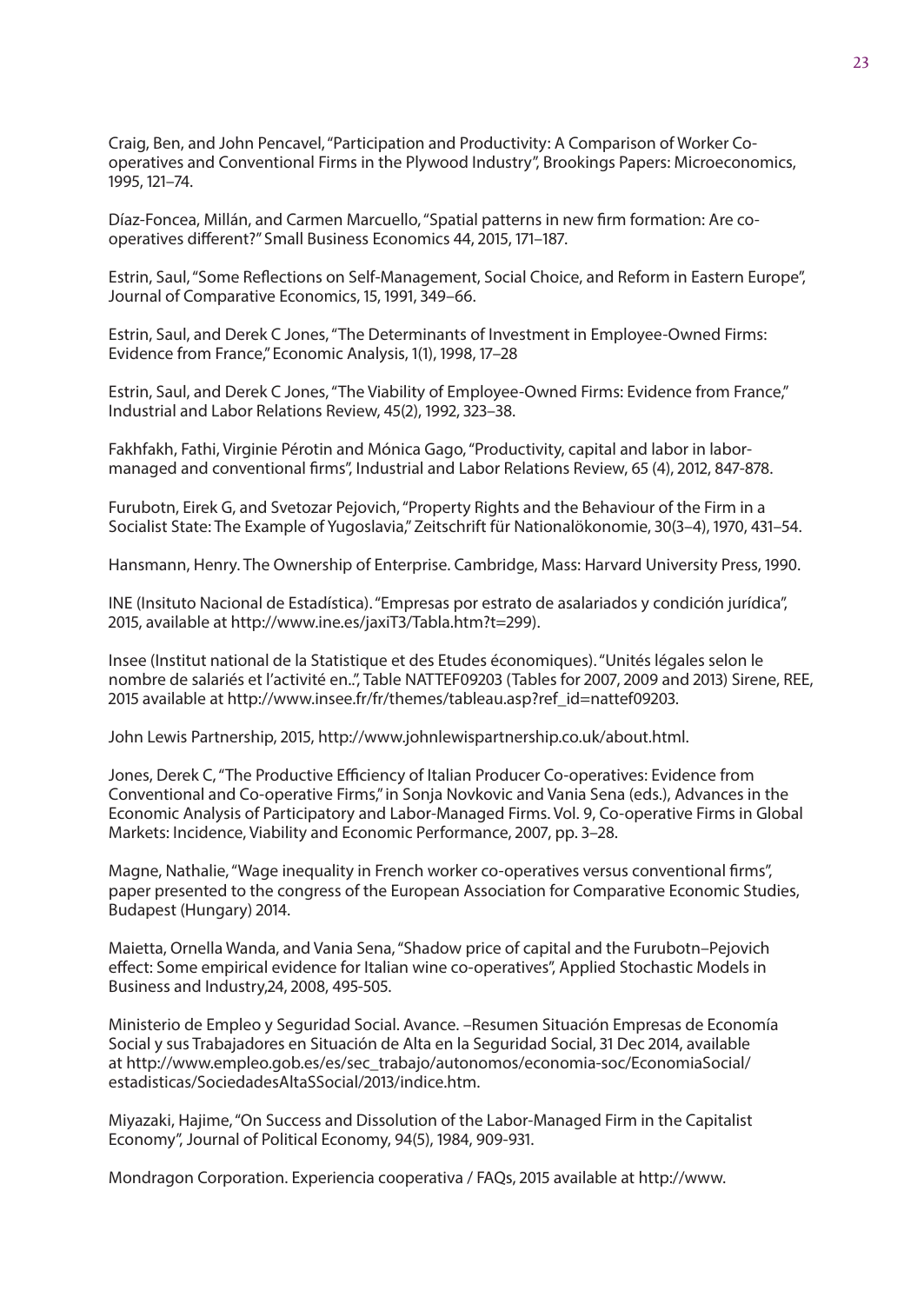mondragon-corporation.com/experiencia-cooperativa/faqs/.

Navarra, Cecilia, "How do worker co-operatives stabilize employment? The role of profit reinvestment into locked assets", WP 1307, Department of Economics, Namur University, 2013.

ONS (Office for National Statistics). "Analysis showing the count of VAT and/or PAYE based enterprises in the United Kingdom by UK SIC 2007", provided at the author's request on 31 March 2015.

Pencavel, John, "Worker Co-operatives and Democratic Governance", in Anna Grandori, ed., Handbook of Economic Organization (Northampton, Mass: Edward Elgar, 2013).

Pencavel, John, Worker Participation: Lessons from the Worker Co-ops of the Pacific Northwest. New York, NY: Russell Sage Foundation, 2001.

Pencavel, John, Luigi Pistaferri and Fabiano Schivardi, "Wages, Employment and Capital in Capitalist and Worker-Owned Firms," Industrial and Labor Relations Review, 60(1), 2006, 23–44.

Pérotin, Virginie, "Worker Co-operatives: Good, Sustainable Jobs in the Community", Journal of Entrepreneurial and Organizational Diversity, 2 (2), 2014, 34-47.

Pérotin, Virginie, "Entry, Exit and the Business Cycle: Are Co-operatives Different?" Journal of Comparative Economics, 34, 2006, 295–316.

Schweickart, David. Against Capitalism. Boulder, Col.: Westview Press, 1996.

Staber, Udo, "Age-Dependence and Historical Effects on the Failure Rates of Worker Co-operatives: An Event-History Analysis," Economic and Industrial Democracy, 10, 1989, 59–80.

US Census Bureau. Statistics of US Businesses (SUSB), Main, 2015, available at http://www.census. gov/econ/susb/

Vanek, Jaroslav, The Labor-Managed Economy. Ithaca, NY: Cornell University Press, 1977. Vanek, Jaroslav. The General Theory of Labor-Managed Market Economies. Ithaca, NY: Cornell University Press, 1970.

Zevi, Alberto, "Il finanziamento delle co-operative," [The financing of co-operatives] in E Mazzoli and S. Zamagni, Verso una nuova storia della cooperazione [Towards a new history of cooperation], Bologna (Italy), Il Mulino, 2005, 293–332.